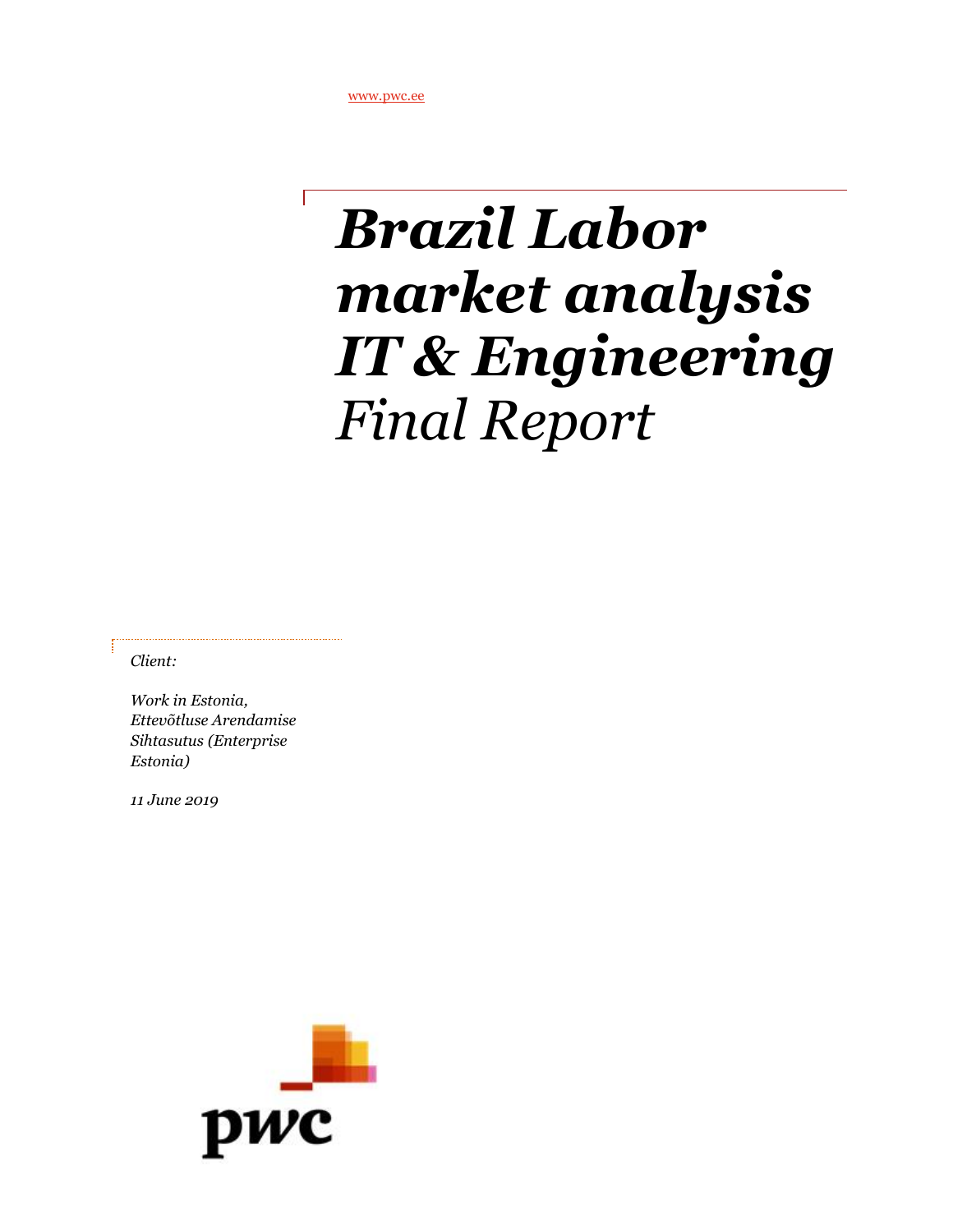# **Contents**

| 1.   |  |
|------|--|
| 2.   |  |
|      |  |
|      |  |
|      |  |
|      |  |
|      |  |
|      |  |
| 3.   |  |
| 3.1. |  |
| 3.2. |  |
| 3.3. |  |
| 3.4. |  |
| 3.5. |  |
|      |  |
| 4.   |  |
| 5.   |  |
|      |  |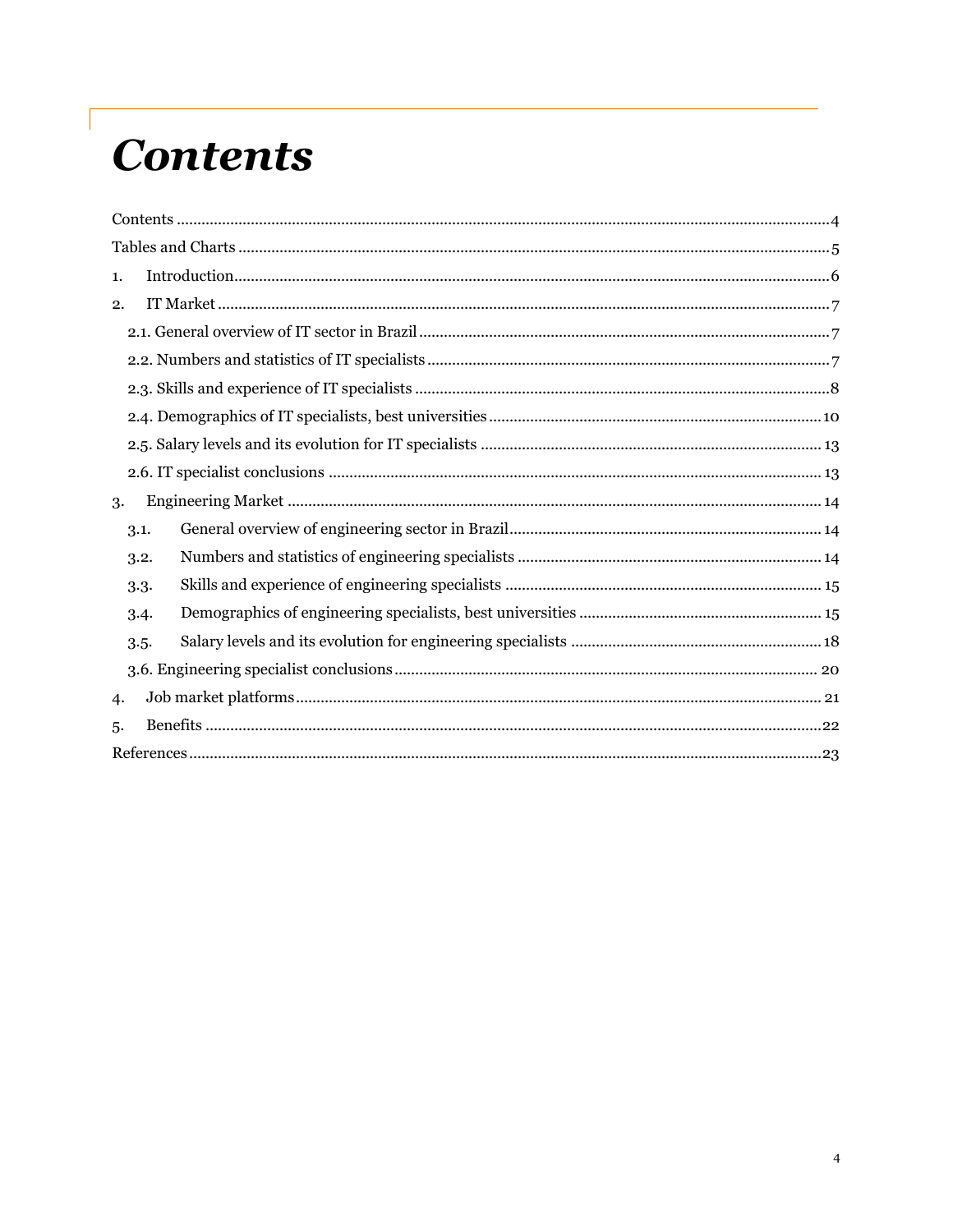## *Tables and Charts*

| Table 6. Average monthly salary for the main three job positions for 2017/2018 and 2019 (Values in BRL).   |
|------------------------------------------------------------------------------------------------------------|
|                                                                                                            |
| Table 7. Average monthly salary for the main three job positions for 2017/2018 and 2019 (Values in EUR).   |
|                                                                                                            |
|                                                                                                            |
|                                                                                                            |
|                                                                                                            |
|                                                                                                            |
|                                                                                                            |
|                                                                                                            |
|                                                                                                            |
| Chart 7. Brazilian states and areas in which IT professionals are mainly concentrated, and respectively    |
|                                                                                                            |
|                                                                                                            |
|                                                                                                            |
| Chart 10. Percentage of women graduating in civil engineering and new records of engineers at Confea 16    |
|                                                                                                            |
| Chart 12. 10 best universities of engineering - locations that most hired engineers with a formal contract |
|                                                                                                            |
|                                                                                                            |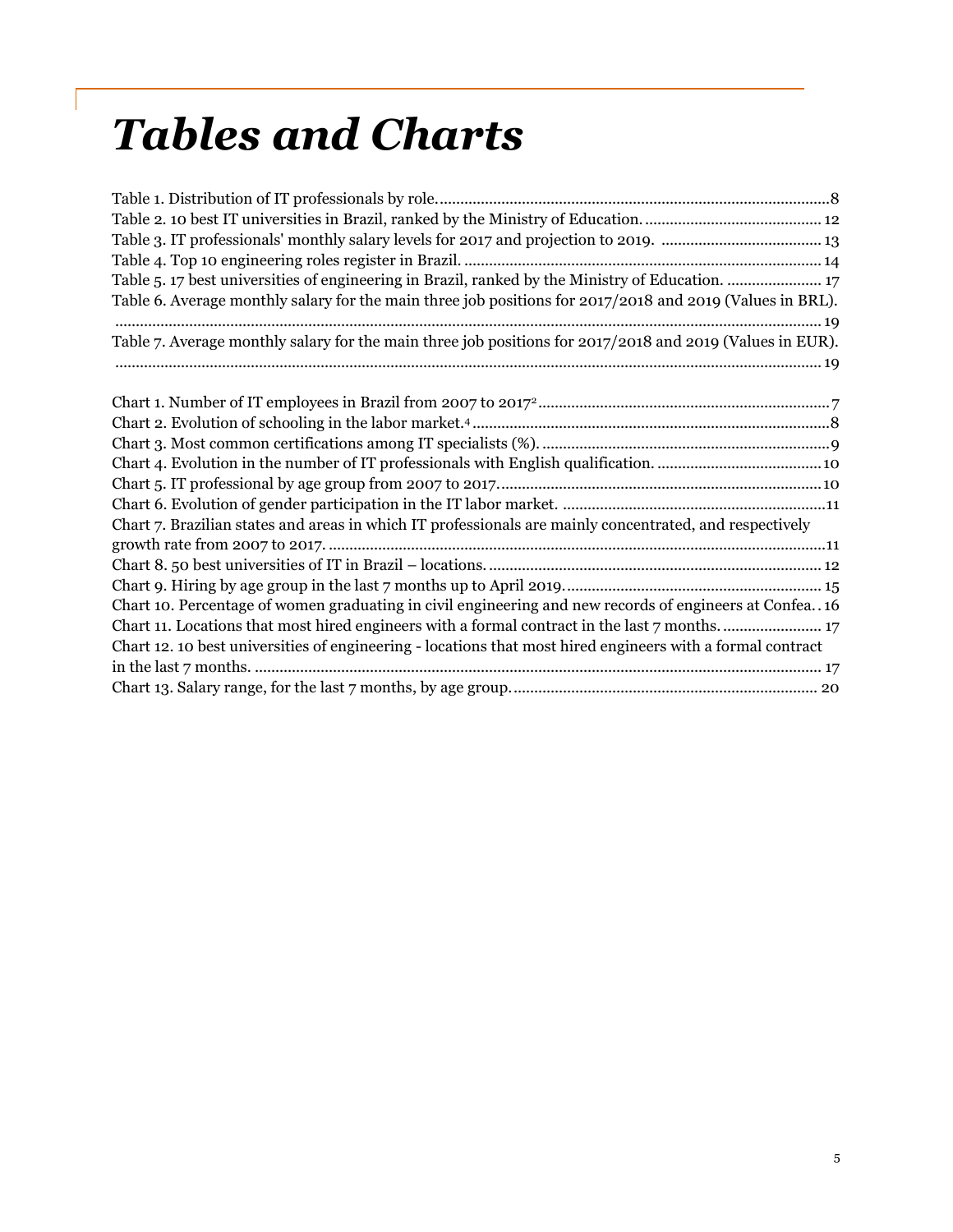## *1. Introduction*



Availability of data: May 2019

Population: 209,967,071 (2019)<sup>1</sup> Total GDP:  $$ 2.056$  trillion USD (2017)<sup>1</sup> GDP per capita:  $$ 9,821.41$  USD  $(2017)^1$ 

Just like in Estonia, the lack of IT & engineering specialists in Brazil has been a topic for discussion for several years. The companies and sector organizations as well as the government have pointed out this problem.

This report gives an overview of IT & engineering job market in Brazil and the results include the following information, taking into account the availability of data found:

- Type of IT & Engineering specialists, their skills and education levels, levels of English, age, gender, demographics, size of their labor force of both;
- Cities and areas in which they are mainly concentrated;
- Situation of the labor market, experience and qualifications;
- Salary levels and its evolution;
- Other important or interesting trends in the IT & Engineering labor market.

In our research, we have used only document analysis and public information available. We analyzed the data in local language and translated into English.

 <sup>1</sup> IBGE - Instituto Brasileiro de Geografia e Estatística. (2017). Fonte: https://www.ibge.gov.br/pt/inicio.html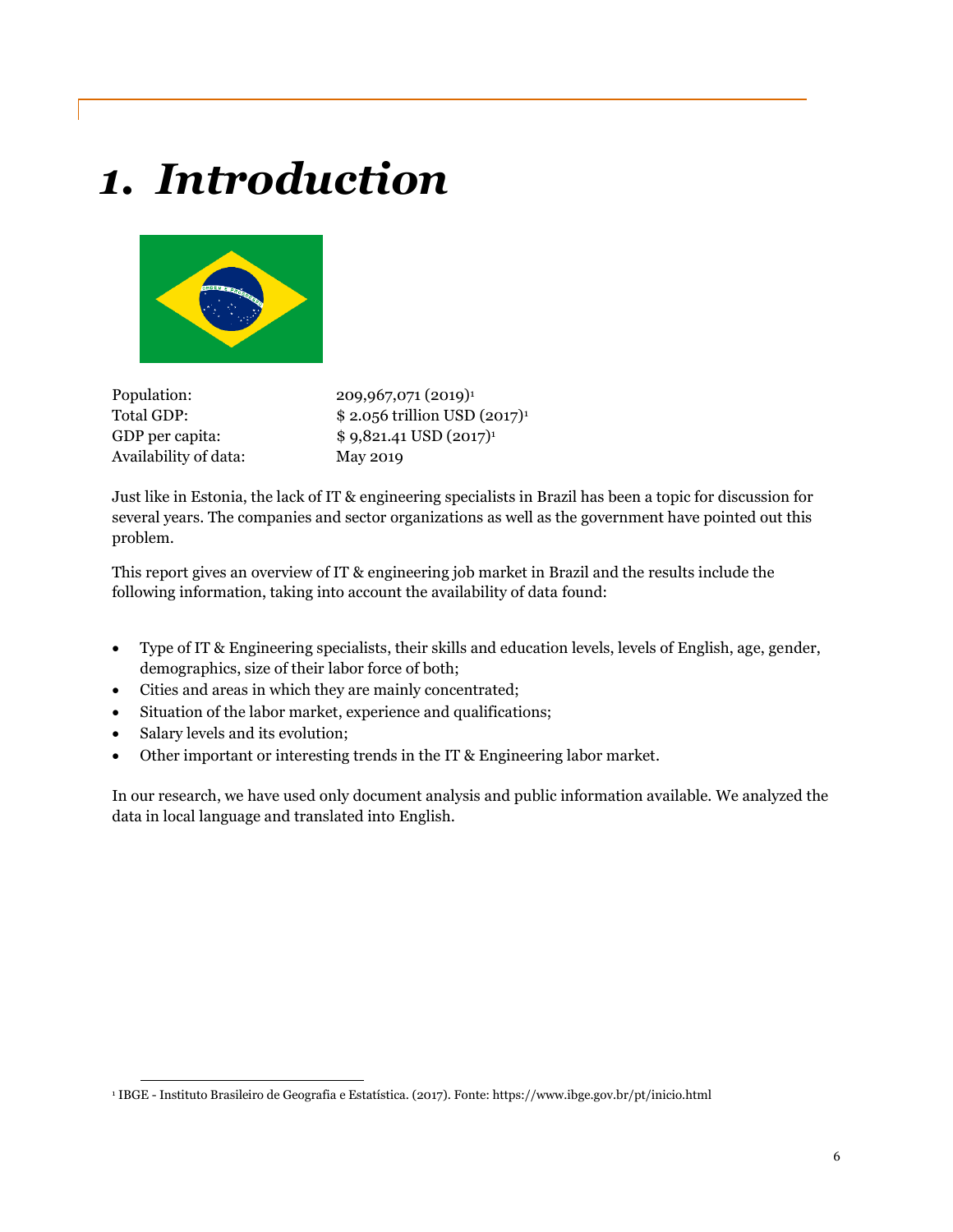## *2. IT Market*

#### *2.1. General overview of IT sector in Brazil*

Even during crisis, the demand for IT professional in Brazil is still growing. In 2017, Brazil's IT market grew by 4.5%. Brazil is the country with the highest value in investments in Latin America. In second place, there is Mexico with US \$ 20.6 billion, followed by Argentina (US \$ 8.4 billion) and Colombia (US \$ 7 billion). Brazil regained the first position on the continent; Brazil accounts for 39.1% of the investments made by Latin Americans, which corresponds to total amount of US \$ 97.3 billion.

The forecast for 2018 for the national IT market to was growth of 4.1% by 2018, so the demand for professionals and services has remained high. It is projected that mobility, big data, cloud computing and social business should pull growth. The IT industry in Brazil has around 13,500 companies.

#### *2.2. Numbers and statistics of IT specialists*

In 20172, Brazil registered 514,605 IT employees. This number has been constantly growing. From 2007 until 2017, it has grown by around 76%. There were only two years that the IT market did not experience an employment growth, as it's shown in Chart 13, below. The average annual growth rate was equal to 6.1%.



*Chart 1. Number of IT employees in Brazil from 2007 to 20172*

According to the Softex report3, since 2007, the number of IT professionals with the System Analyst role has been the biggest, representing around 60% of the group. The second main role is Operations technicians, followed by Programmers. These three roles together corresponds to 85% of the total.

 <sup>2</sup> Ministério da Economia. (2018). *RAIS - Relação Anual de Informações Sociais*. (Ministério da Economia/ Secretaria Especial de Previdência e Trabalho ) Acesso em 06 de 2019, disponível em http://www.rais.gov.br/sitio/index.jsf

<sup>3</sup> Softex. (2019). *Persona TI - Caracterização do Profissional de TI e evolução de suas principais especificidades nos últimos 10 anos.* Softex – Associação para Promoção da Excelência do Software Brasileiro. Softex. Fonte: https://softex.br/download/personati/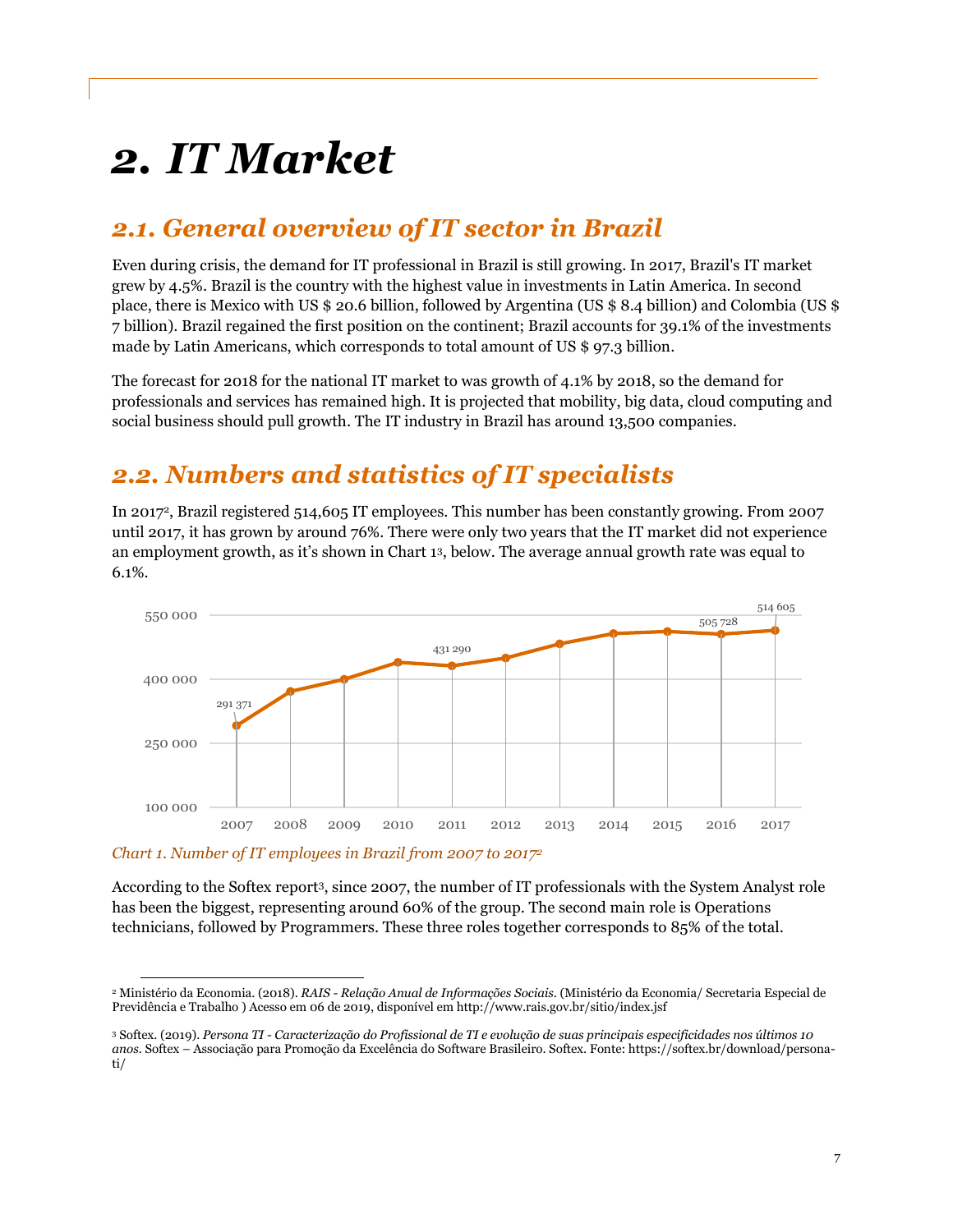*Table 1. Distribution of IT professionals by role.4*

| <b>Occupancy</b><br>rate | <b>System</b><br><b>Analysts</b> | <b>Operations</b><br>technicians | <b>Programmers</b> | <b>Managers</b> | IT<br><b>Specialists</b> | Æľ<br><b>Engineers</b> | <b>Directors</b> | <b>Total</b> |
|--------------------------|----------------------------------|----------------------------------|--------------------|-----------------|--------------------------|------------------------|------------------|--------------|
| 2007                     | 103,293                          | 48,139                           | 28,687             | 11,784          | 8,023                    | 1,761                  | 1,325            | 203,012      |
| 2017                     | 167,249                          | 57,634                           | 38,331             | 26,826          | 14,892                   | 3,379                  | 2,117            | 310,428      |

### *2.3. Skills and experience of IT specialists*

In the last 10 years, there has been a change in the composition of the professional staff relating to Graduation Status. The share of students that finished only high school decreased (from 40.7% in 2007 to 25% in 2017), on the other hand, there was nearly threefold increase of professionals with the university degree, from 50,059 in 2007 to 148,590 in 2017. Such behavior may suggest an increasing importance of higher education. Accordingly, in 2017 while a quarter of IT professionals had completed high school, the vast majority (73%) had finished higher education. Chart 2 illustrates that the number of IT professionals with a post-graduation degree represents a very low percentage in the market, although the percentage of teachers has grown – masters and doctors represent only 1.33%.5



*Chart 2. Evolution of schooling in the labor market.4*

 <sup>4</sup> Ministério da Economia. (2018). *RAIS - Relação Anual de Informações Sociais*. (Ministério da Economia/ Secretaria Especial de Previdência e Trabalho ) Acesso em 06 de 2019, disponível em

http://www.rais.gov.br/sitio/index.jsftps://selecaoengenharia.com.br/blog/tendencias-do-mercado-de-trabalho-para-engenhariaem-2019/

<sup>5</sup> Softex. (2019). *Persona TI - Caracterização do Profissional de TI e evolução de suas principais especificidades nos últimos 10 anos.* Softex – Associação para Promoção da Excelência do Software Brasileiro. Softex. Fonte: https://softex.br/download/personati/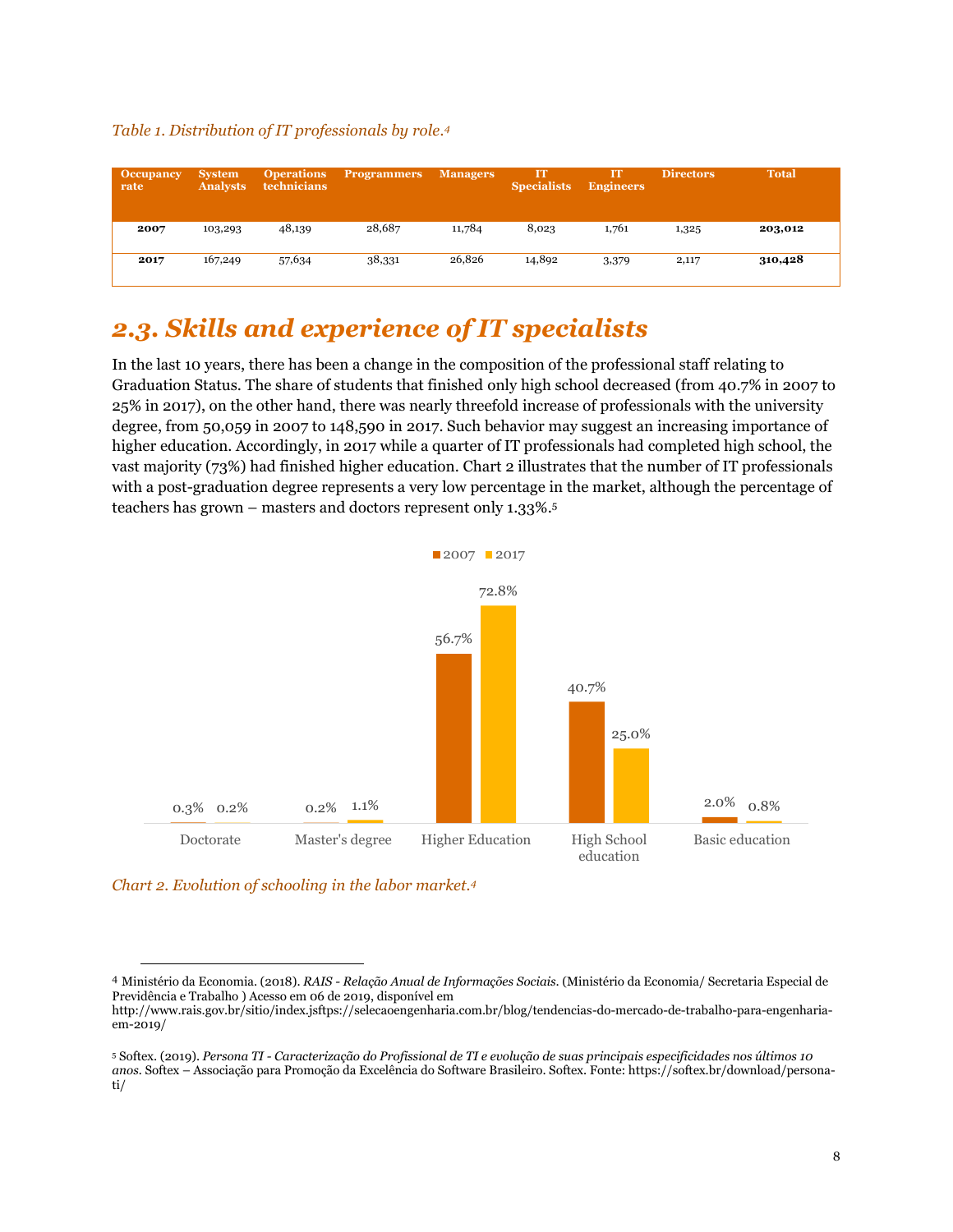36% from professionals that have some certification are certified in ITIL6. MCP and COBIT are also highlights, but SCRUM certifications have grown from 2016 to 2018. The following Chart  $3^6$  gives an overview of specific skills among IT specialists.



*Chart 3. Most common certifications among IT specialists (%).6*

Despite the great growth in the number of companies requesting English-speaking professionals (Brazil is a Portuguese speaking country), the evolution of qualification in this requirement remains quite low4. In 2010 18% of professionals were fluent in English (Chart 4), in 2018 the percentage has grown to 21%. Currently, being fluent English speaker can be a great competitive differential since most of the employees only have technical English knowledge.6

 <sup>6</sup> APinfo. (2018). *Pesquisa : Salários e mercado de TI*. Acesso em Jun de 2019, disponível em APinfo: https://www.apinfo2.com/apinfo/inc/resultados\_pesquisas.cfm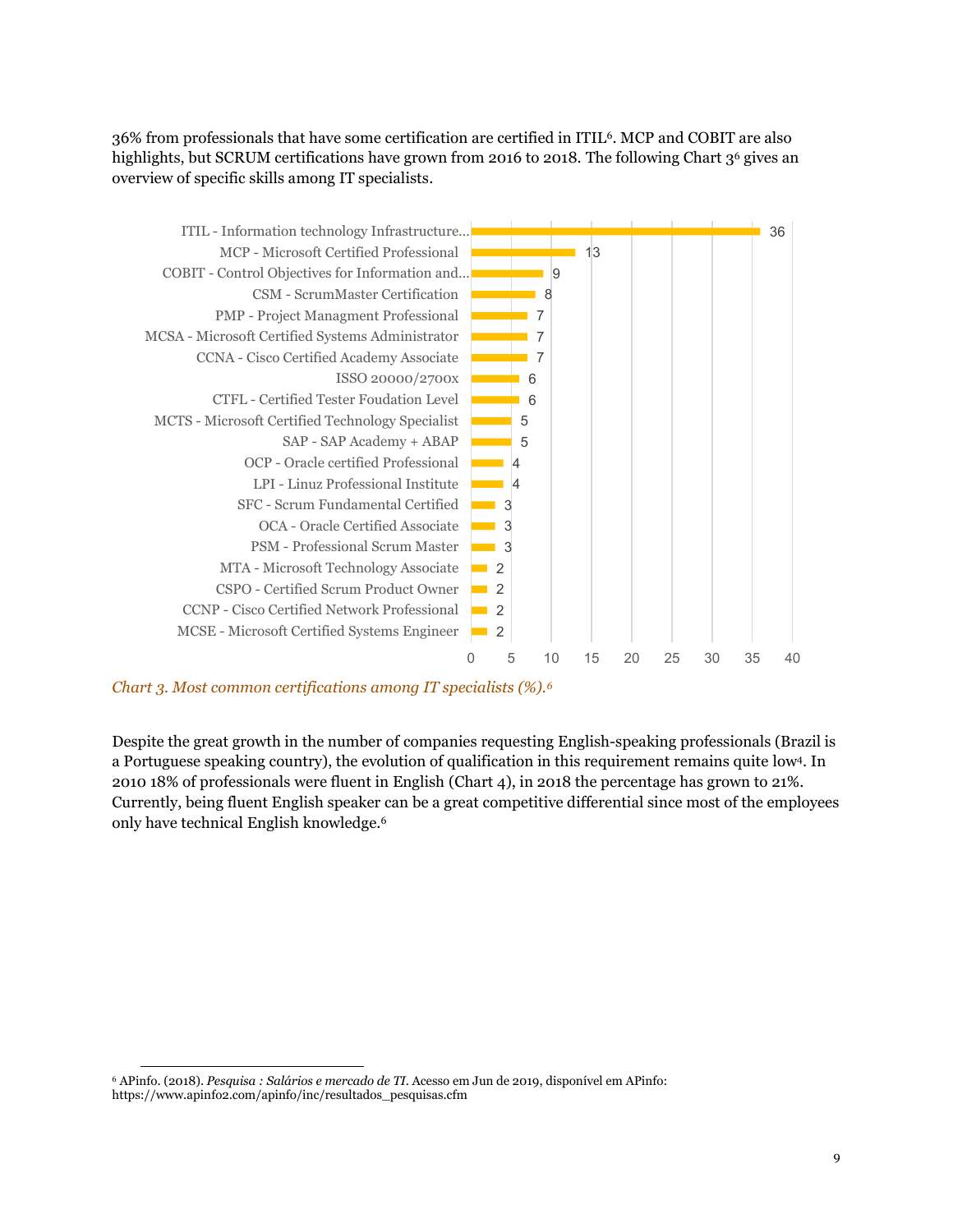

*Chart 4. Evolution in the number of IT professionals with English qualification.6*

#### *2.4. Demographics of IT specialists, best universities*

Back in 2007, 50% of IT professionals were less than 30 years old (20.4% aged 18-24 and 29.6% aged 25- 29). This has changed to 39.5% in 2017, so the IT professionals are on average getting older.7

Those aged between 30 and 39 years of age, who accounted for 28.9% in 2007, came to dominate the formal market 10 years later, representing 40.2% of the total.



*Chart 5. IT professional by age group from 2007 to 2017.8*

In 2007, women occupied 24% of jobs in IT market and men 76%. Although the number of women has grown 67% from 2007 to 2017, the number of men increased much faster (185%) so proportionally the participation of women in the IT labor market has decreased to about 20% during those 10 years.7

 <sup>7</sup> Softex. (2019). *Persona TI - Caracterização do Profissional de TI e evolução de suas principais especificidades nos últimos 10 anos.* Softex – Associação para Promoção da Excelência do Software Brasileiro. Softex. Fonte: https://softex.br/download/personati/

<sup>8</sup> Ministério da Economia. (2018). *RAIS - Relação Anual de Informações Sociais*. (Ministério da Economia/ Secretaria Especial de Previdência e Trabalho ) Acesso em 06 de 2019, disponível em http://www.rais.gov.br/sitio/index.jsf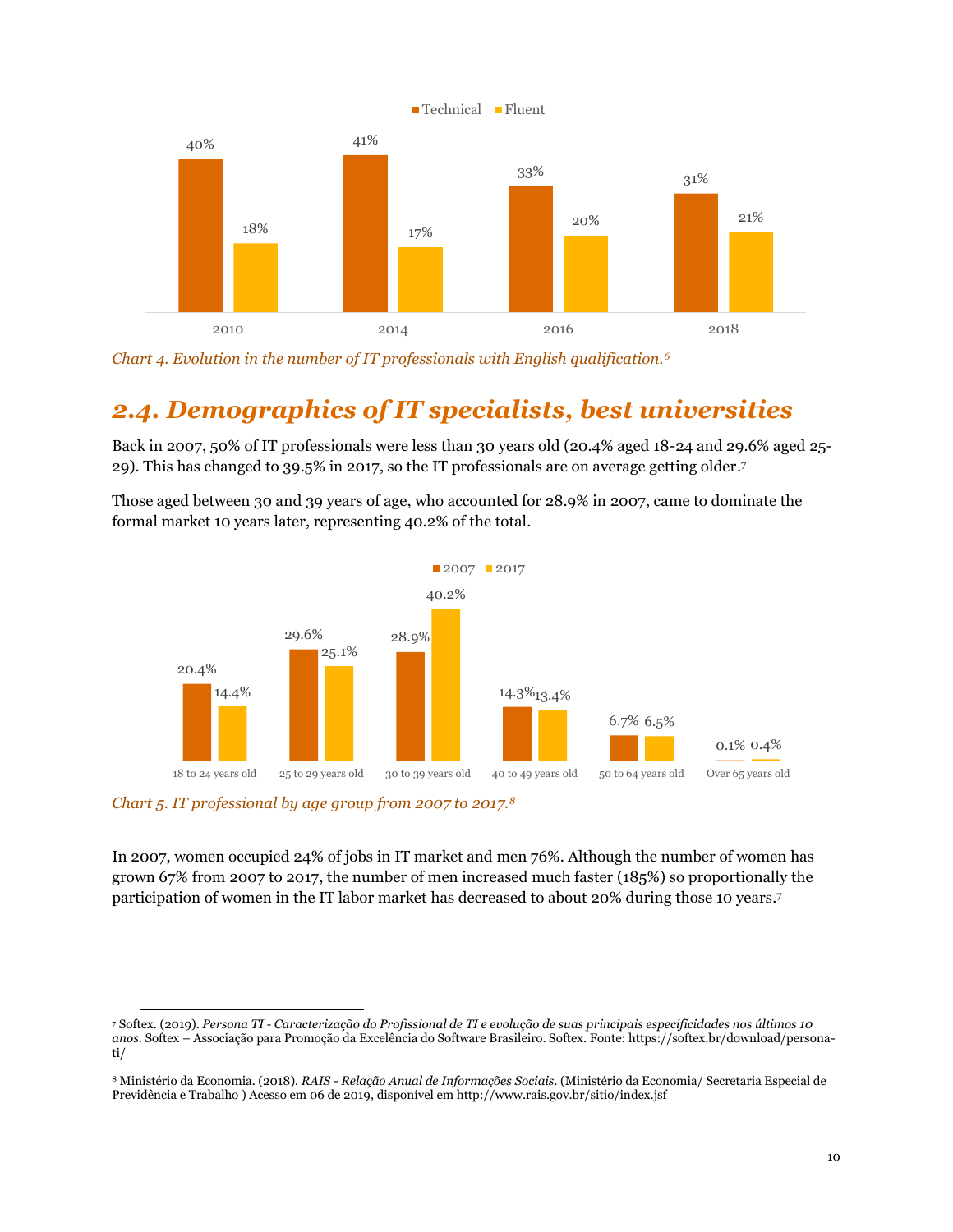

#### *Chart 6. Evolution of gender participation in the IT labor market.8*

As presented in Chart 79, the majority IT professionals are employed in the State of São Paulo, corresponding to almost 225,000 professionals in 2017. Rio de Janeiro comes in second place, employing 11% of the total amount of IT professionals in Brazil, followed by Minas Gerais (9%). Thus, the Brazilian Southeast region is where most of professionals are allocated (around 316,000). The South region also stood out by being the region with the highest IT employing growth rate in the country (121% average).



#### *Chart 7. Brazilian states and areas in which IT professionals are mainly concentrated, and respectively growth rate from 2007 to 2017.10*

This is directly connected also to the fact that Southeast region is also the development cradle of new IT specialists. Out of 50 best IT universities in Brazil (evaluated by the Ministry of Education) Southeast region makes up almost half (23 universities).

 <sup>9</sup> Ministério da Economia. (2018). *RAIS - Relação Anual de Informações Sociais*. (Ministério da Economia/ Secretaria Especial de Previdência e Trabalho ) Acesso em 06 de 2019, disponível em http://www.rais.gov.br/sitio/index.jsf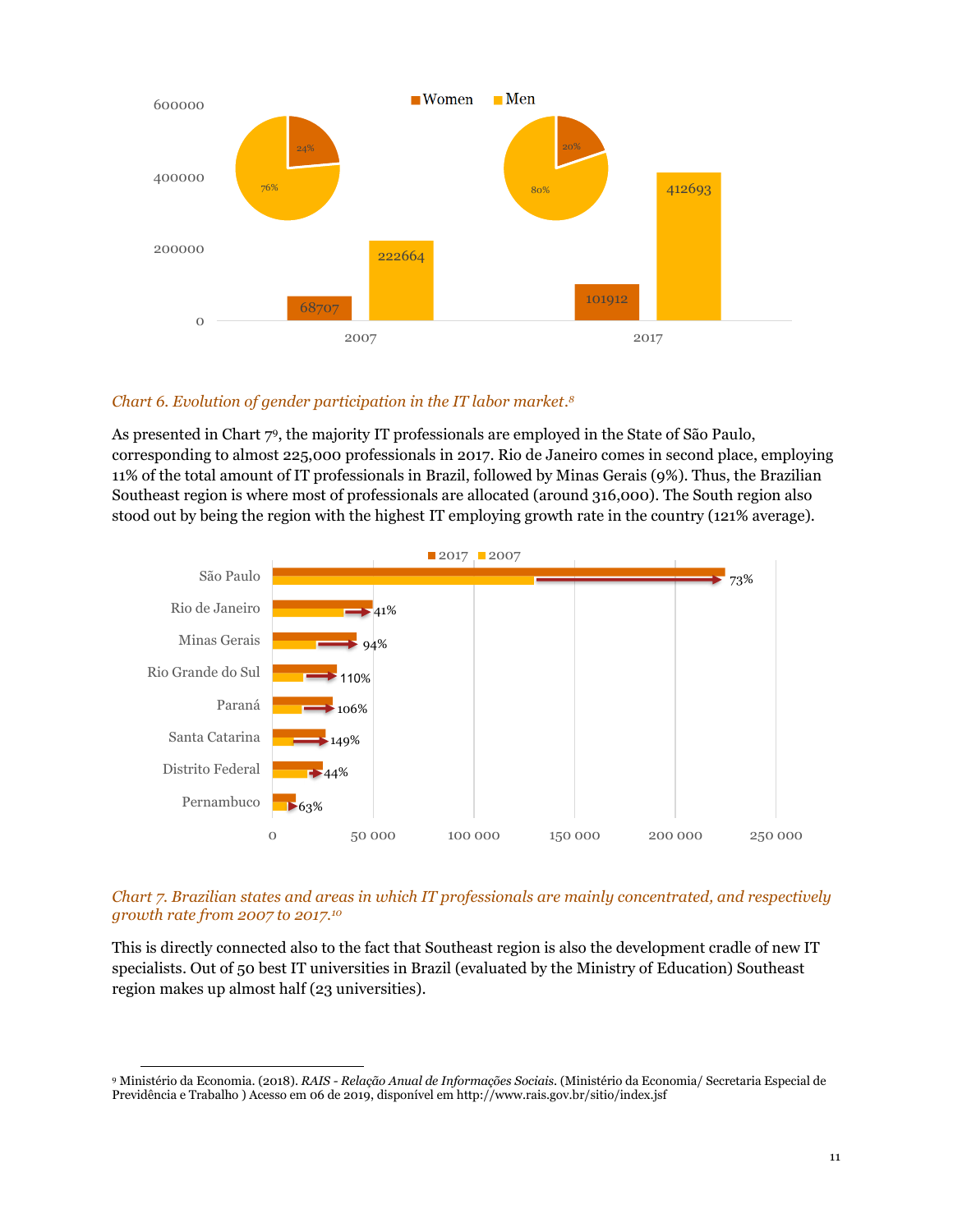

*Chart 8. 50 best universities of IT in Brazil – locations.*

10 best IT universities in Brazil are listed below in table.

Table 2. 10 best IT universities in Brazil, ranked by the Ministry of Education.

| <b>IT Universities</b>                                                                           | <b>City</b>                     | <b>State</b>         | <b>Region</b> | <b>Evaluation Score at</b><br><b>Ministry of</b><br><b>Education</b> (o to 5) |
|--------------------------------------------------------------------------------------------------|---------------------------------|----------------------|---------------|-------------------------------------------------------------------------------|
| FACULDADE ATENAS10                                                                               | Paracatu (MG)                   | Minas Gerais         | Southeast     | 4.29                                                                          |
| CENTRO FEDERAL DE EDUCAÇÃO<br>TECNOLÓGICA CELSO SUCKOW DA<br>FONSECA (CEFET) <sup>11</sup>       | Nova Friburgo<br>(RJ)           | Rio de Janeiro       | Southeast     | 4.24                                                                          |
| UNIVERSIDADE VILA VELHA (UVV) <sup>12</sup>                                                      | Vila Velha (ES)                 | Espírito Santo       | Southeast     | 4.12                                                                          |
| INSTITUTO FEDERAL DE EDUCAÇÃO,<br>CIÊNCIA E TECNOLOGIA DO ESPÍRITO<br>SANTO (IFES) <sup>13</sup> | Cachoeiro de<br>Itapemirim (ES) | Espírito Santo       | Southeast     | 4.11                                                                          |
| <b>FACULDADE UNA DE CONTAGEM</b><br>(FUNAC) <sup>14</sup>                                        | Contagem (MG)                   | Minas Gerais         | Southeast     | 4.07                                                                          |
| UNIVERSIDADE DO VALE DO TAQUARI<br>(UNIVATES) <sup>15</sup>                                      | Lajeado (RS)                    | Rio Grande do<br>Sul | South         | 4.06                                                                          |
| CENTRO UNIVERSITÁRIO LUTERANO DE<br>PALMAS (CEULP) <sup>16</sup>                                 | Palmas (TO)                     | Tocantins            | Mid-west      | 3.98                                                                          |
| UNIVERSIDADE DE FRANCA (UNIFRAN) <sup>17</sup>                                                   | Franca (SP)                     | São Paulo            | Southeast     | 3.94                                                                          |
| FACULDADE METROPOLITANA DA<br><b>GRANDE FORTALEZA (FAMETRO)18</b>                                | Fortaleza (CE)                  | Ceará                | Northeast     | 3.92                                                                          |
| FACULDADE POLITÉCNICA DE CAMPINAS<br>(POLICAMP) <sup>19</sup>                                    | Campinas (SP)                   | São Paulo            | Southeast     | 3.87                                                                          |

 <sup>10</sup> http://www.atenas.edu.br/site\_atenas/

<sup>11</sup> http://www.cefet-rj.br/index.php

<sup>12</sup> https://www.uvv.br/

<sup>13</sup> https://www.ifes.edu.br/

<sup>14</sup> https://www.una.br/unidades/una-contagem/

<sup>15</sup> https://www.univates.br/

<sup>16</sup> http://www.ulbra.br/palmas

<sup>17</sup> https://www.unifran.edu.br/

<sup>18</sup> http://www.unifametro.edu.br/

<sup>19</sup> http://uniesp.edu.br/sites/policamp/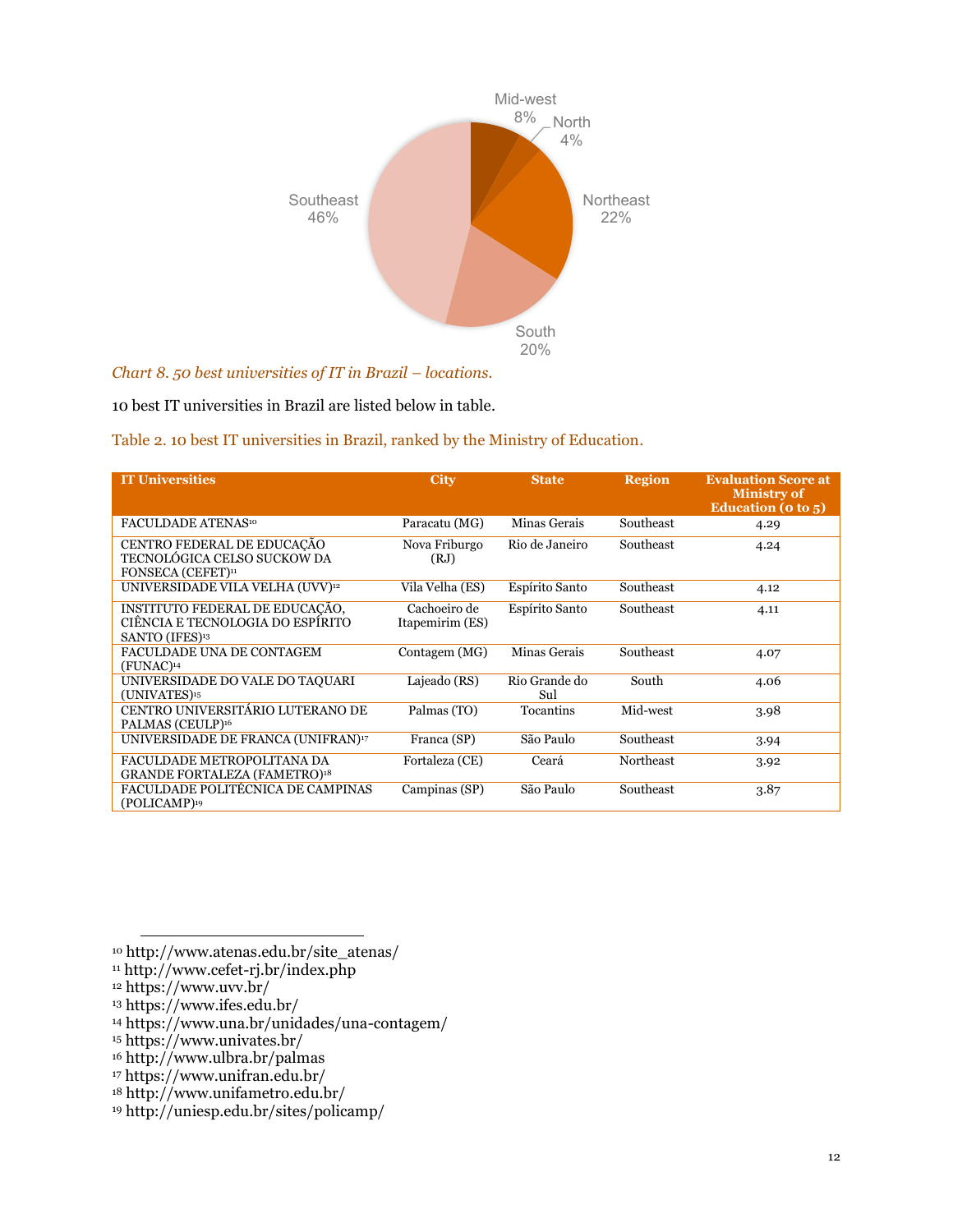### *2.5. Salary levels20 and its evolution for IT specialists*

The average monthly salary for an IT professional in Brazil, in the year of 2017, was  $\mathcal{E}$  2,048 (R\$ 9,011), and the projection to 2019 is  $\epsilon$  2,124 (R\$ 9,349). In Table 1, it has been presented the distribution of IT professionals by role. In the next Table 3, it is possible to notice the difference between roles' salaries. Directors earn almost 3.3 times more than a System Analyst.<sup>21</sup>

Both in 2007 and and 2017 the average salary among men is higher than the average among women. If in 2007 men earned 5.34% more than women, in 2017 this difference increased to 11.05%.22

| Role                             | <b>2017 (BRL)</b> | 2017 (EUR)* | $2019**$ (BRL) | $2019**$ (EUR)* |
|----------------------------------|-------------------|-------------|----------------|-----------------|
| <b>Directors</b>                 | 20,156            | 4,581       | 20,912         | 4,753           |
| <b>Managers</b>                  | 11,497            | 2,613       | 11,928         | 2,711           |
| <b>IT Engineers</b>              | 10,637            | 2,417       | 11,036         | 2,508           |
| <b>IT Specialists</b>            | 7,446             | 1,692       | 7,726          | 1,756           |
| <b>System Analysts</b>           | 6,166             | 1,401       | 6,398          | 1,454           |
| <b>IT Programmers</b>            | 4,552             | 1,034       | 4,722          | 1,073           |
| <b>Operations</b><br>technicians | 2,626             | 597         | 2,725          | 619             |

#### *Table 3. IT professionals' monthly salary levels for 2017 and projection to 2019.11 <sup>23</sup>*

\*Euro exchange rate from June ( $\epsilon$  4.40)

\*\* 2019 salary projection based on Brazilians' 2018 average inflation rate.

Note that the hiring of an employee also represents considerable additional expenses for the company, including the employer labor tax charges. When the employee is hired within the CLT (Consolidation of Labor Laws) regime, the additional charges are at least 30% of employee's base salary. To exemplify – if a person was hired to receive a salary of R\$ 1,000, it will cost at least R\$ 1,300 for the organization. Note that in addition to tax costs (such as FGTS (Employee's Severance Guarantee Fund) and INSS (Social security), companies often provide various incentives such as 13th salary, transportation vouchers, additional vacation, medical insurance, food or meal allowance, payment of overtime or additional night expenses etc.

#### *2.6. IT specialist conclusions*

In Brazil, jobs in the IT sector grew quite significantly between 2007 and 2017, rising from 291,371 professionals to 514,605, at an average annual growth rate of 6.14%. ca 60% of IT professionals are concentrated in the Brazilian Southeast region. Average salary cost including all employment taxes and other compulsory charges is around 2,300-2,700 EUR per month.

<sup>&</sup>lt;sup>20</sup> All salary numbers should be considered as gross salary. Due to complex payroll system, statistics on net salary are not available. For example, the rate for social security tax vary from 8% to 11% and the rate for federal income tax vary from 0% to 27.5% as there are many exceptions in the tax system. To better understand the complexity, see for example https://www.itadp.com/assets/vfs/Domain-3/ADP-Streamline/Brazil-Digital-D.pdf

<sup>21</sup> IBGE - Instituto Brasileiro de Geografia e Estatística. (2017). Fonte: https://www.ibge.gov.br/pt/inicio.html

<sup>22</sup> Softex – Associação para Promoção da Excelência do Software Brasileiro. (2019). *MULHERES NA TI: Atuação da mulher no mercado de trabalho formal brasileiro em tecnologia da informação.* Ministério da Ciência, Tecnologia, Inovações e Comunicações - MCTIC. Fonte: http://ftp.softex.br/Inteligencia/mulheres\_na\_ti/mulheres\_na\_ti.pdf

<sup>23</sup> Ministério da Economia. (2018). *RAIS - Relação Anual de Informações Sociais*. (Ministério da Economia/ Secretaria Especial de Previdência e Trabalho ) Acesso em 06 de 2019, disponível em http://www.rais.gov.br/sitio/index.jsf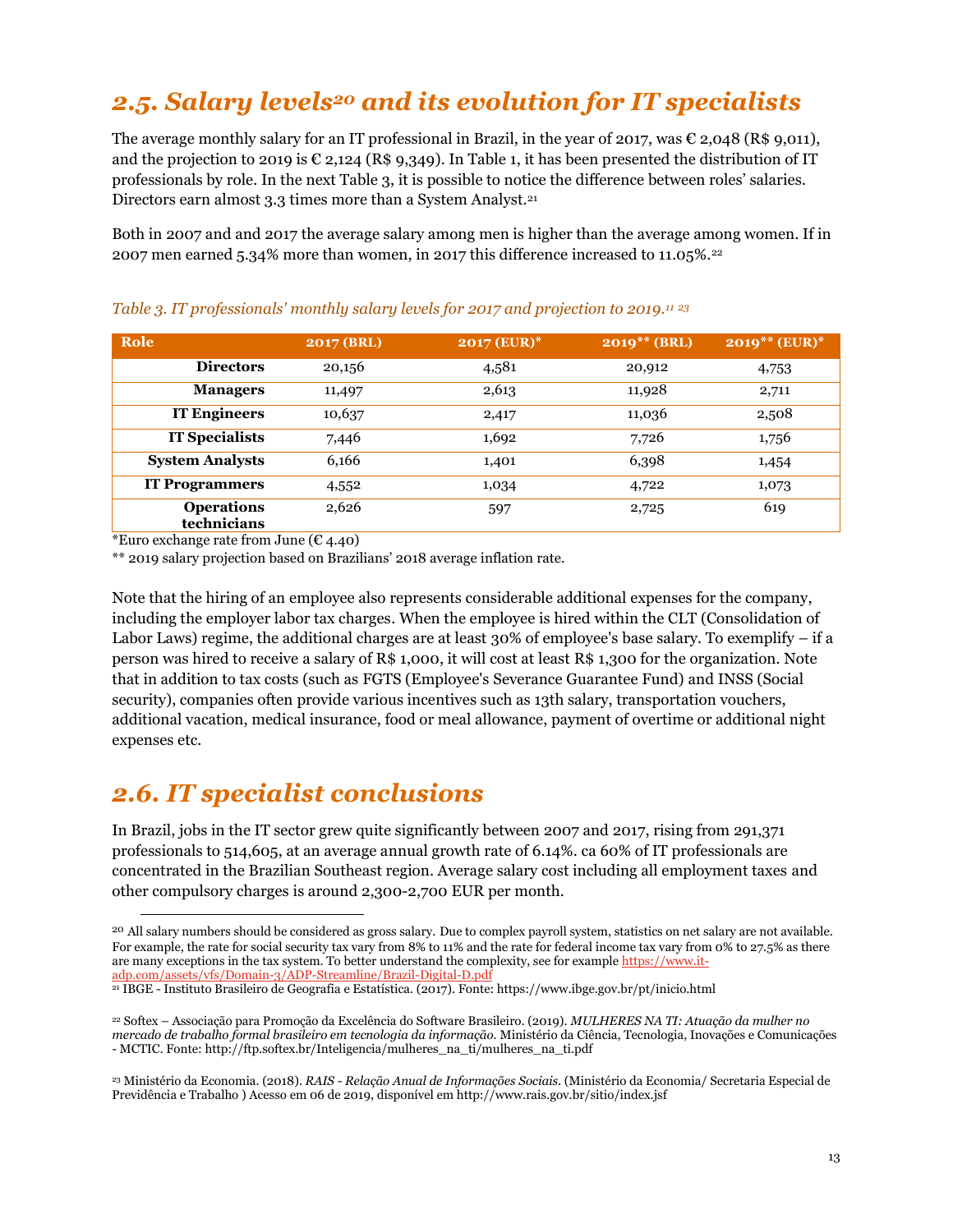# *3. Engineering Market*

### *3.1. General overview of engineering sector in Brazil*

In the last decades, the Engineering market has experienced a real explosion in jobs, with increasing investments and government programs such as the PAC, 2014 World Cup and 2016 Olympics, among others. The new concept of the Fourth Industrial Revolution has been leading investments in modernization, automation and consequent increase in quality and production levels.

However, at the same time, Brazil had experienced a retraction in the economic growth, forcing companies to reduce costs and operate in a leaner framework of operations. Recent corruption scandals such as *Lava Jato Operation* coupled with the *Mariana* (2015) and *Brumadinho* (2019) dam disasters have halted the construction of many public infrastructure projects. As a result, many large companies had to lay off up to 1 million construction workers, including many engineers<sup>24</sup>.

From January 2015 to January 2017, the number of dismissals surpassed by 48,000 the number of admissions of engineers from all areas in the country. Despite this scenario, Civil Engineering remains one of the most promising Engineering areas in the future here. In 2018, the Construction Confidence Index (ICST) has been steadily rising and the sector forecast for 2019 is still growing.

### *3.2. Numbers and statistics of engineering specialists*

According to the Brazilian Federal Council of Engineering and Agronomy (CONFEA)<sup>25</sup>, there are 1,073,504 professionals registered in engineering and agronomy roles. For engineering, there are 926,321 people in 99 engineering categories. Civil engineering is the main role, representing alone 35% of the total registered people in the area (327,341 professionals). Another role with great representatively is the Agricultural engineer. There are 106,646 professionals register under this title in Brazil. Electric and Mechanical engineers are also very known roles in the area, representing 11% and 10% of the total, respectively (Table 4).

| <b>Engineering roles</b> | <b>Registers</b> |
|--------------------------|------------------|
| Civil                    | 327,341          |
| Agricultural             | 106,646          |
| Electrical               | 104,505          |
| Mechanical               | 94,382           |
| <b>Work Safety</b>       | 61,717           |
| Production               | 32,494           |
| Environment              | 24,716           |
| Chemistry                | 18,754           |

#### *Table 4. Top 10 engineering roles register in Brazil.14*

 <sup>24</sup> Como está o mercado para engenheiro civil no Brasil. https://selecaoengenharia.com.br/blog/como-esta-o-mercado-paraengenheiro-civil-no-brasil/

<sup>25</sup> CONFEA - Conselho Federal de Engenharia e Agronomia. (06 de June de 2019). Estatísticas do Sistema Confea/Crea. Brasília, DF, Brazil. Acesso em 06 de June de 2019, disponível em http://www.confea.org.br/estatisticas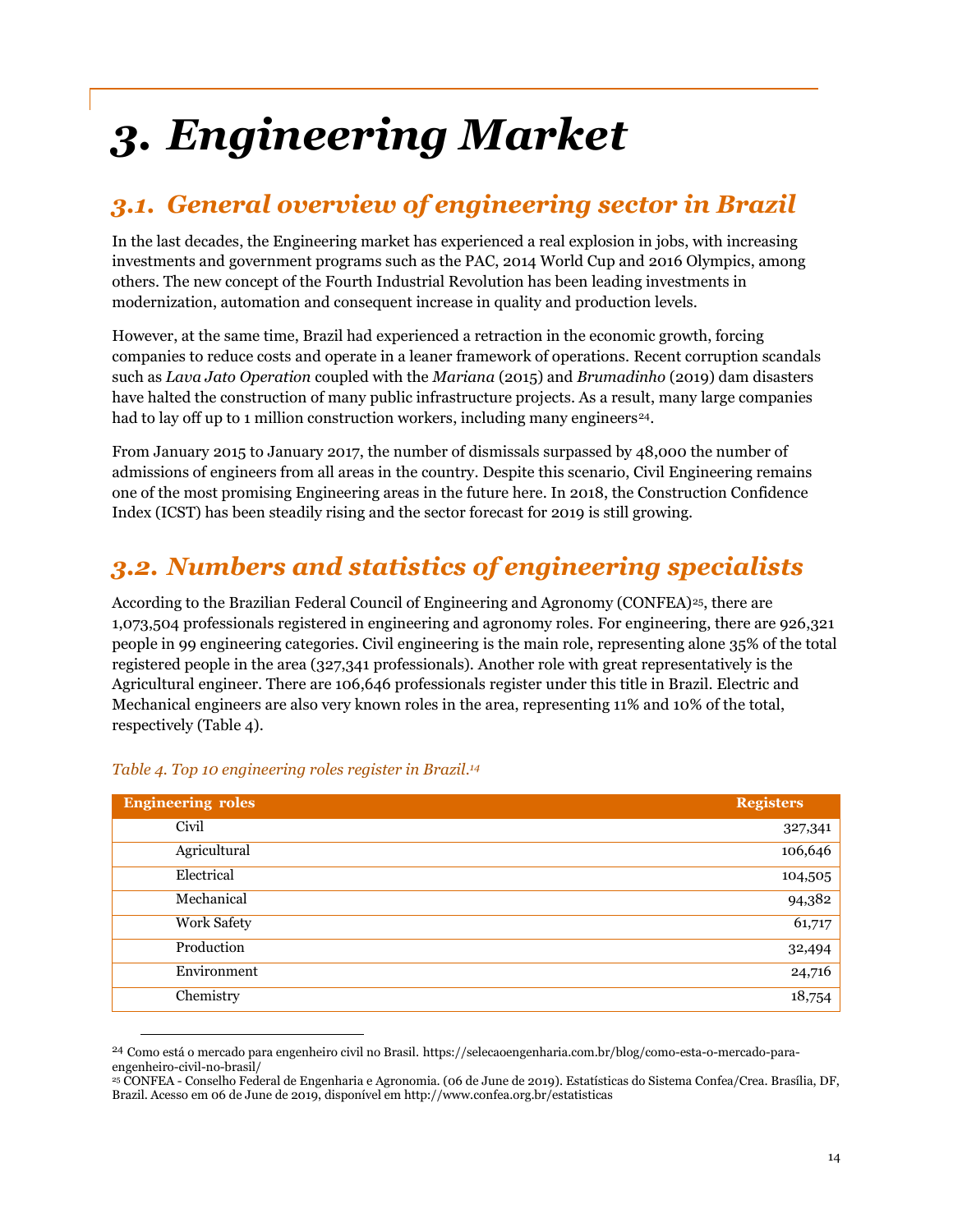| Control and Automation | 18,054  |
|------------------------|---------|
| Forest                 | 14,403  |
| Other roles            | 123,303 |

#### *3.3. Skills and experience of engineering specialists*

From 2010 to January 2018, CONFEA (Federal Council of Engineering and Agronomy) recorded 779,488 new professionals, with 2013 and 2014 being the year with the highest number of registrations, 105,894 and 103,164, respectively.

Of the total number (1,381,332) of active engineers registered in CREAs (Regionals Council of Engineering and Agronomy), professionals with permanent degrees and graduates in the country is 1,379,729 (99.88%). About the qualifications of these professionals, 820,498 of have a degree in engineering, 34,317 are technologist, 643,768 are technicians and only 54,715 (3.5%) have some type of postgraduate degree.26

### *3.4. Demographics of engineering specialists, best universities*

As shown in Chart 9, in the last 7 months (up to April 2019), most professionals hired in the engineering area are between 31 and 40 years old, representing 38% of the total. The second group with great representatives is from 21 years old to 30 years old (34%), mainly students that had just graduated. 141 professionals under 20 years were hired and 167 were over 70 years. These two groups together represents less than 1% of the total. In section 3.5 the connection between age groups and the average salary is presented.



#### *Chart 9. Hiring by age group in the last 7 months up to April 2019.27*

https://www.salario.com.br/estatisticas/engenheiros-cargos-e-salarios-da-engenharia

 <sup>26</sup> Neto, R. R. (2018, January). *Engenharia e o mercado de trabalho.* Retrieved from buildin - Construção & Informação: Federal Council of Engineering and Agronomy

<sup>27</sup> Salário. (Abril de 2019). *Engenheiros – Cargos e salários das engenharias no Brasil*. Fonte: Salário: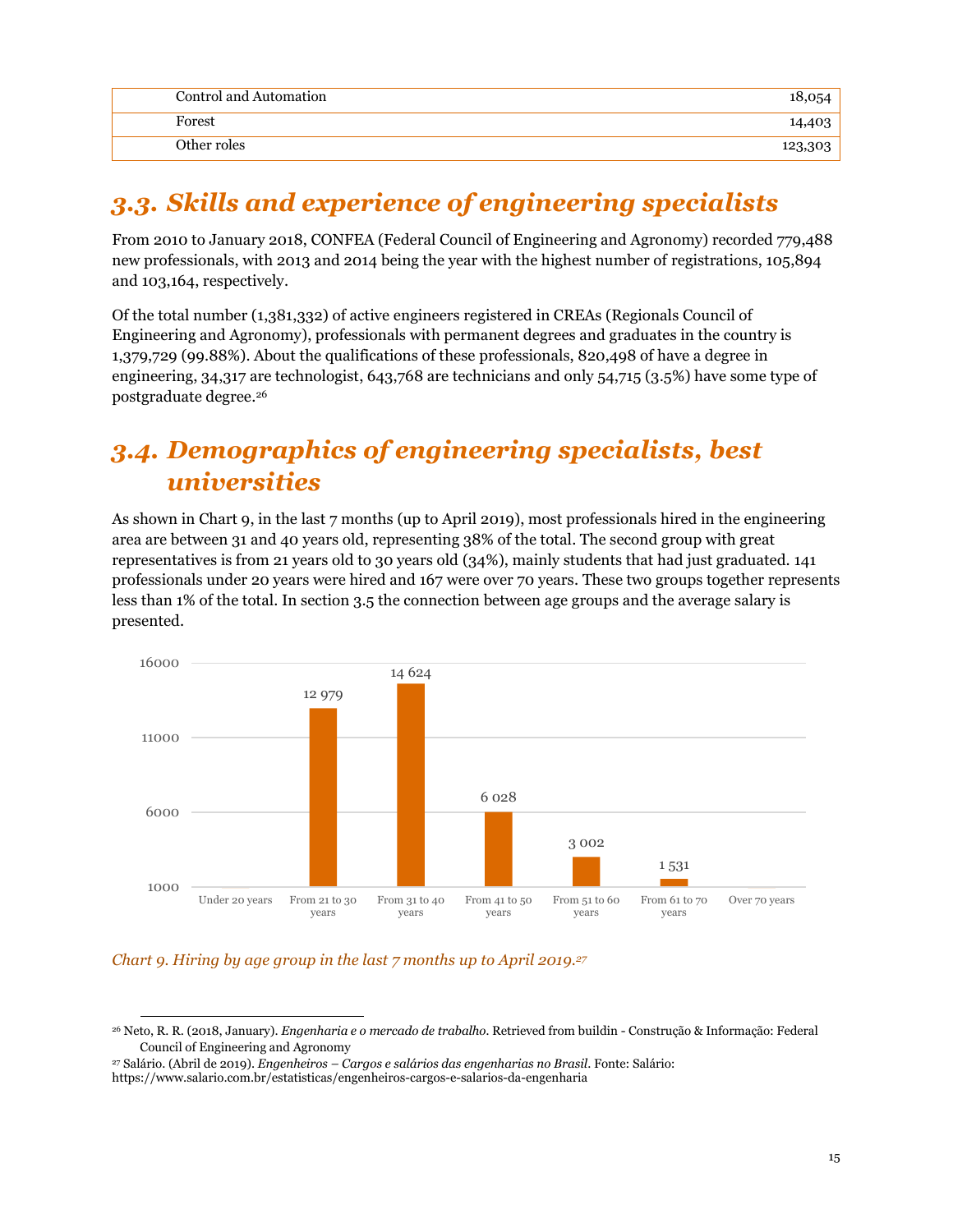In 2015, women accounted for 30.3% (Chart 10) of enrollments in civil engineering courses and 26.9% of professionals in the engineering market. The number of women enrolled in undergraduate courses in civil engineering has been growing every year since 2007.

Women represented 28.1% of the total number of new engineers and engineers registered in 2017, in the COFEA. This is the most recent number available for comparison.28



*Confea.29*

As for the market, São Paulo is the state that most hires engineering professional (Chart 11). From September 2018 until April 2019, the state registered 6,046 new professionals in the area. Minas Gerais and Rio de Janeiro comes next. The Southeast region was responsible for hiring 11,072 professionals in 7 months. It is important to highlight that Bahia is in the top 5 states that most hired professionals in the country, being the #1 state from the Northeast.

 <sup>28</sup> Moreno, A. C. (September de 2017). *Porcentagem de mulheres nas faculdades de engenharia civil cresce mais que nº de engenheiras no mercado.* Acesso em June de 2019, disponível em G1 - Educação - Guia de carreira : https://g1.globo.com/educacao/guia-de-carreiras/noticia/porcentagem-de-mulheres-nas-faculdades-de-engenharia-civil-crescemais-que-n-de-engenheiras-no-mercado.ghtml

<sup>29</sup> Moreno, A. C. (September de 2017). *Porcentagem de mulheres nas faculdades de engenharia civil cresce mais que nº de engenheiras no mercado.* Acesso em June de 2019, disponível em G1 - Educação - Guia de carreira : https://g1.globo.com/educacao/guia-de-carreiras/noticia/porcentagem-de-mulheres-nas-faculdades-de-engenharia-civil-crescemais-que-n-de-engenheiras-no-mercado.ghtml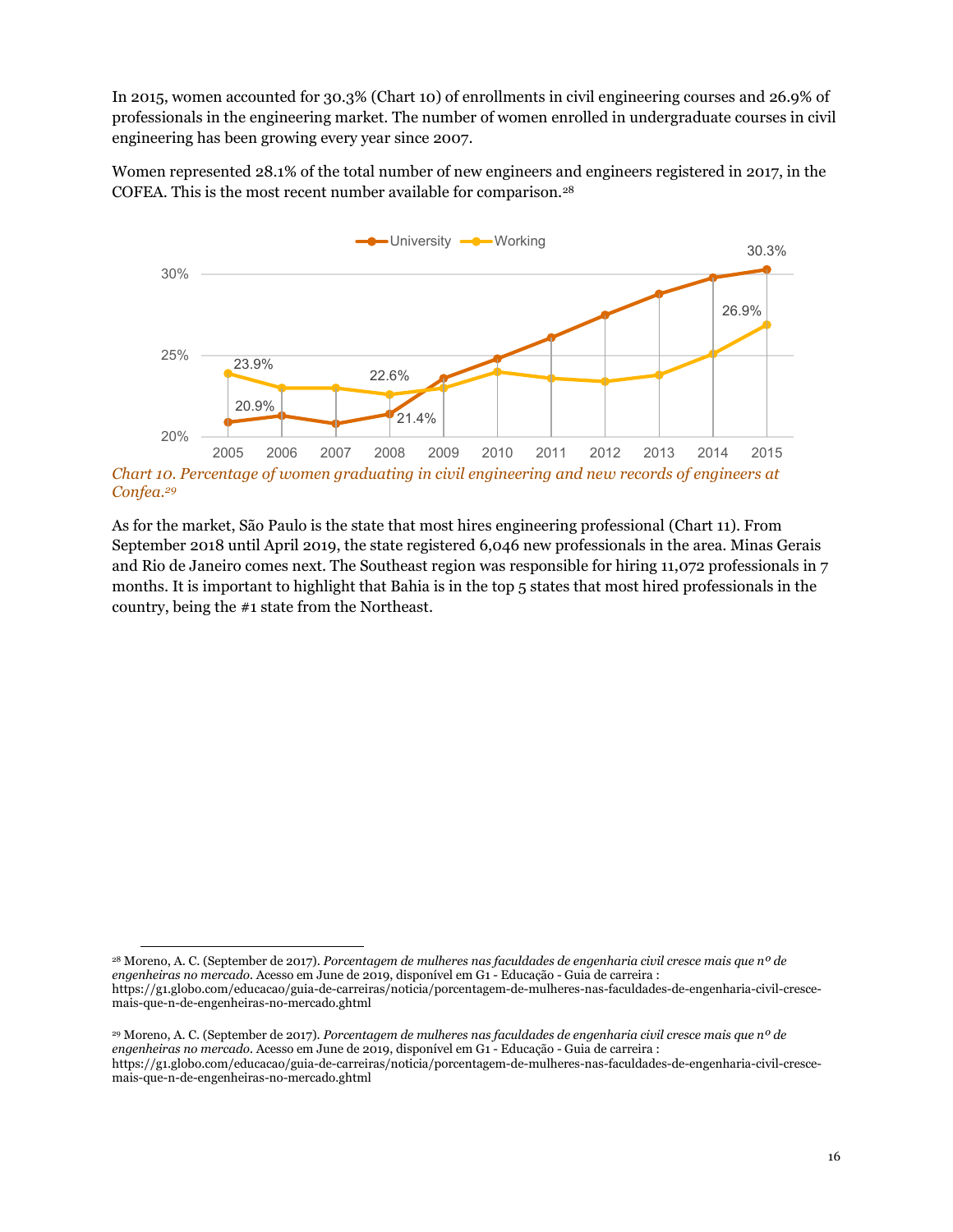

*Chart 11. Locations that most hired engineers with a formal contract in the last 7 months.30*

The concentration of engineers in the southeast region of Brazil is highly linked to the location of universities that teach engineering – just like for IT specialist, the best universities are concentrated in southeast region (Chart 12).



*Chart 12. 10 best universities of engineering - locations that most hired engineers with a formal contract in the last 7 months.31*

*Table 5. 17 best universities of engineering in Brazil, ranked by the Ministry of Education.*

| <b>Engineering universities</b>                                                      | <b>City</b>         | <b>State</b> | <b>Region</b> |
|--------------------------------------------------------------------------------------|---------------------|--------------|---------------|
| Centro Universitário da Fundação Educacional Inaciana<br>Pe Sabóia de Medeiros (FEI) | São Paulo           | São Paulo    | Southeast     |
| Centro Universitário do Instituto Mauá de Tecnologia<br>(CEUN-IMT)                   | São Paulo           | São Paulo    | Southeast     |
| Instituto Tecnológico de Aeronáutica (ITA)                                           | São José dos Campos | São Paulo    | Southeast     |

 30 Salário. (Abril de 2019). *Engenheiros – Cargos e salários das engenharias no Brasil*. Fonte: Salário: https://www.salario.com.br/estatisticas/engenheiros-cargos-e-salarios-da-engenharia/

<sup>31</sup> Salário. (Abril de 2019). *Engenheiros – Cargos e salários das engenharias no Brasil*. Fonte: Salário: https://www.salario.com.br/estatisticas/engenheiros-cargos-e-salarios-da-engenharia/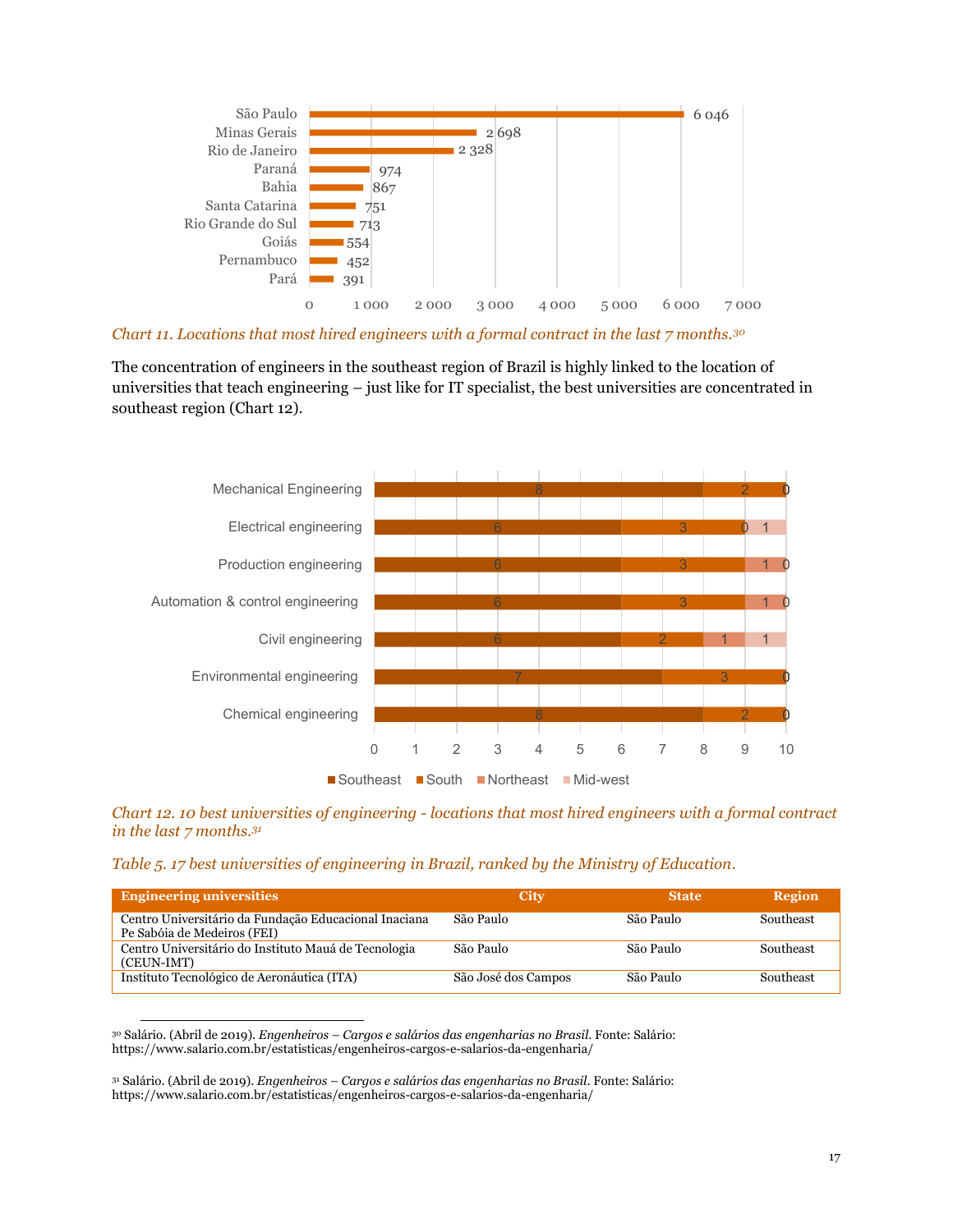| Pontifícia Universidade Católica do Rio Grande do Sul<br>(PUCRS)  | Porto Alegre       | Rio Grande do sul       | South     |
|-------------------------------------------------------------------|--------------------|-------------------------|-----------|
| Universidade de Brasília (UNB)                                    | <b>Brasília</b>    | <b>Federal District</b> | Midwest   |
| Universidade de São Paulo (USP)                                   | São Paulo          | São Paulo               | Southeast |
| Universidade Estadual de Campinas (UNICAMP)                       | Campinas           | São Paulo               | Southeast |
| Universidade Estadual Paulista Júlio de Mesquita Filho<br>(UNESP) | Countryside cities | São Paulo               | Southeast |
| Universidade Federal de Minas Gerais (UFMG)                       | Belo Horizonte     | Minas Gerais            | Southeast |
| Universidade Federal de Pernambuco (UFPE)                         | Recife             | Pernambuco              | Northeast |
| Universidade Federal de Santa Catarina (UFSC)                     | Florianópolis      | Santa Cartarina         | South     |
| Universidade Federal de Santa Maria (UFSM)                        | Santa Maria        | Rio Grande do sul       | South     |
| Universidade Federal de São Carlos (UFSCAR)                       | São Carlos         | São Paulo               | Southeast |
| Universidade Federal de Viçosa (UFV)                              | Viçosa             | Minas Gerais            | Southeast |
| Universidade Federal do Paraná (UFPR)                             | Curitiba           | Paraná                  | South     |
| Universidade Federal do Rio de Janeiro (UFRJ)                     | Rio de Janeiro     | Rio de Janeiro          | Southeast |
| Universidade Federal do Rio Grande do Sul (UFRGS)                 | Porto Alegre       | Rio Grande do sul       | South     |

In the period from September 2018 to April 2019, there were 18,293 formal hiring of engineers and 20,179 dismissals, resulting in a negative balance of -1886 formal jobs generated. However, after a period of slowdown in the economy and a noticeable decrease in jobs in all sectors, the market confidence index now has gradually been increasing. In general terms, the projections point to a growth of 3.76% per year for engineers all over the country, facing an economic growth scenario of 3% per year of GDP, employing some specialties such as metallurgical engineers, materials and mine engineers and alike) increasing up to 4.17% per year32. Based on the information researched, IPEA - Institute of applied economic research made this projection of Brazilian economy growth until 2023, considering all the investment foreseen in the current period.

### *3.5. Salary33 levels and its evolution for engineering specialists*

In general, the average salary for an engineer in Brazil is six times the minimum wage for the country (R\$ 998 or €226). As presented in Table 6, the role with highest salary for Junior and Senior positions is the civil engineer, while as for coordinator role, the Electrical engineer is the highest paid role.

 <sup>32</sup> IPEA - Institute of Applied Economic Research

http://repositorio.ipea.gov.br/handle/11058/3432?mode=full

<sup>33</sup> All salary numbers should be considered as gross salary. Due to complex payroll system, statistics on net salary are not available. For example, the rate for social security tax vary from 8% to 11% and the rate for federal income tax vary from 0% to 27.5% as there are many exceptions in the tax system. To better understand the complexity, see for example https://www.itadp.com/assets/vfs/Domain-3/ADP-Streamline/Brazil-Digital-D.pdf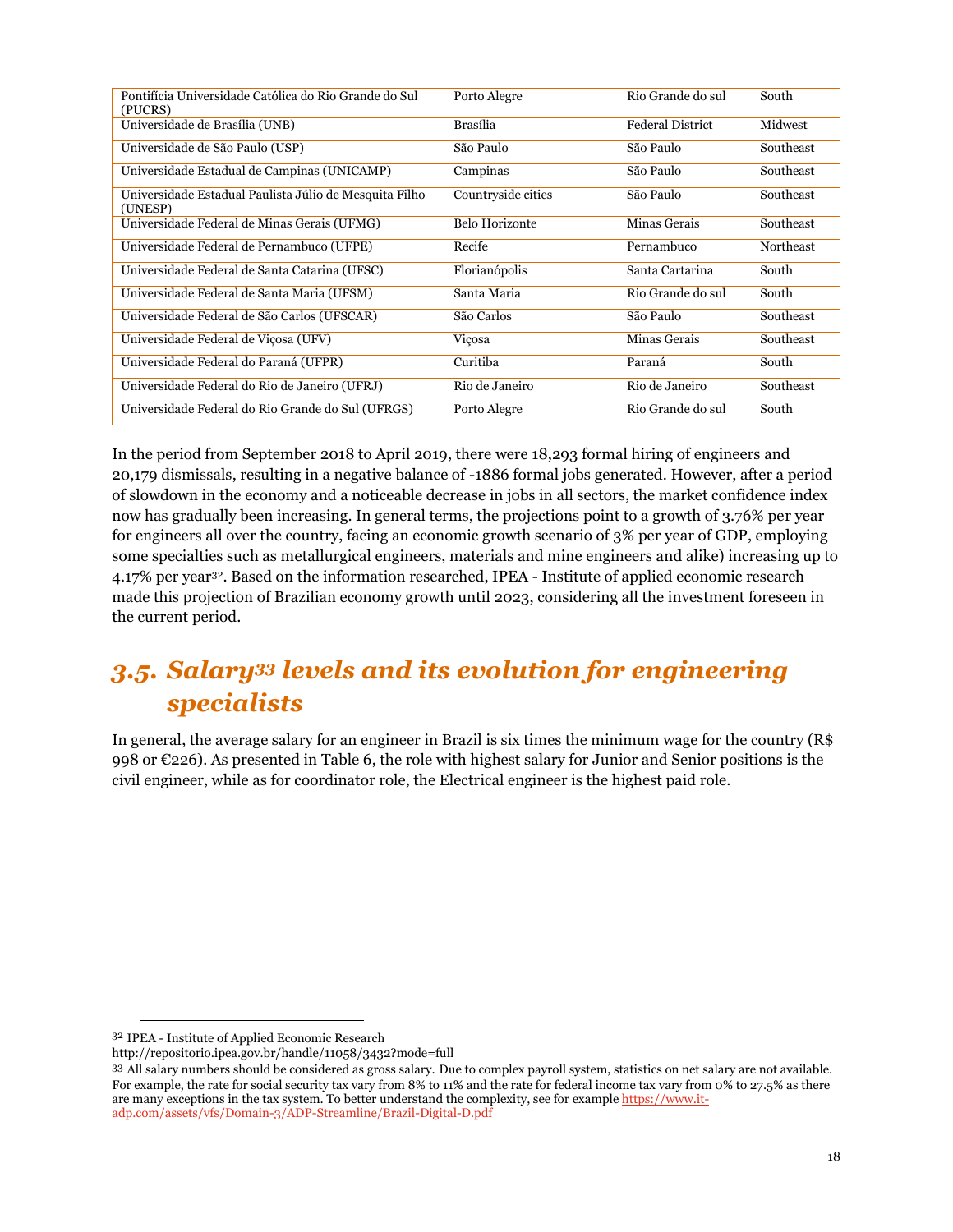*Table 6. Average monthly salary for the main three job positions for 2017/2018 and 2019 (Values in BRL).34*

|                              | 2017/2018                |                          |                          | 2019                     |               |             |
|------------------------------|--------------------------|--------------------------|--------------------------|--------------------------|---------------|-------------|
| <b>Roles</b>                 | <b>Junior</b>            | <b>Senior</b>            | Coordinator              | Junior                   | <b>Senior</b> | Coordinator |
| Civil                        | 6,839                    | 8,250                    | 8,739                    | 6,922                    | 8,325         | 8,816       |
| Agricultural*                | $\overline{\phantom{a}}$ | $\overline{\phantom{a}}$ | $\overline{\phantom{a}}$ | $\overline{\phantom{a}}$ |               |             |
| Electrical                   | 5,600                    | 7,450                    | 8,883                    | 5,600                    | 7,450         | 8,883       |
| <b>Mechanical</b>            | 5,433                    | 7,217                    | 8,533                    | 5,583                    | 7,333         | 8,716       |
| <b>Work Safety</b>           | 5,550                    | 7,500                    | 8,800                    | 5,391                    | 7,383         | 8,841       |
| <b>Production</b>            | 5,017                    | 6,833                    | 8,367                    | 5,116                    | 6,900         | 8,450       |
| <b>Environment</b>           | 4,400                    | 6,467                    | 7,617                    | 4,458                    | 6,308         | 7,850       |
| Chemistry                    | 4,967                    | 7,133                    | 8,283                    | 5,100                    | 7,300         | 8,483       |
| <b>Control</b> and           | 5,283                    | 7,083                    | 8,533                    | 5,400                    | 7,166         | 8,641       |
| <b>Automation</b><br>Forest* |                          |                          |                          |                          |               |             |

\*No information were found related to these roles

#### *Table 7. Average monthly salary for the main three job positions for 2017/2018 and 2019 (Values in EUR).*

|                                  |                          | 2017/2018     |                    |               | 2019                     |                          |
|----------------------------------|--------------------------|---------------|--------------------|---------------|--------------------------|--------------------------|
| <b>Roles</b>                     | <b>Junior</b>            | <b>Senior</b> | <b>Coordinator</b> | <b>Junior</b> | <b>Senior</b>            | <b>Coordinator</b>       |
| <b>Civil</b>                     | 1,554                    | 1,875         | 1,986              | 1,573         | 1,892                    | 2,004                    |
| Agronomist*                      | $\overline{\phantom{0}}$ |               | ۰                  |               | $\overline{\phantom{a}}$ | $\overline{\phantom{a}}$ |
| Electrical                       | 1,273                    | 1,693         | 2,019              | 1,273         | 1,693                    | 2,019                    |
| <b>Mechanical</b>                | 1,235                    | 1,640         | 1,939              | 1,269         | 1,667                    | 1,981                    |
| <b>Work Safety</b>               | 1,261                    | 1,705         | 2,000              | 1,225         | 1,678                    | 2,009                    |
| <b>Production</b>                | 1,140                    | 1,553         | 1,902              | 1,163         | 1,568                    | 1,920                    |
| Environment                      | 1,000                    | 1,470         | 1,731              | 1,013         | 1,434                    | 1,784                    |
| Chemistry                        | 1,129                    | 1,621         | 1,883              | 1,159         | 1,659                    | 1,928                    |
| Control and<br><b>Automation</b> | 1,201                    | 1,610         | 1,939              | 1,227         | 1,629                    | 1,964                    |
| Forest*                          | ۰                        |               |                    |               |                          |                          |

Euro exchange rate from June  $(64.40)$ 

\*No information were found related to these roles

Note that the hiring of an employee also represents considerable additional expenses for the company, including the employer labor tax charges.

The role with biggest wage increase during the career progression is the Environment engineer. Its salary range is below the average, when compared to the other roles, but the salary can increase up to 76% during the professional career.

 <sup>34</sup> PageGroup. (2019). *Guia de Salário 2019.* MichaelPage. Fonte:

https://www.michaelpage.com.br/sites/michaelpage.com.br/files/Guia%20de%20Sal%C3%A1rios%20PageGroup%202019%20revi sado\_1.pdf

PagePersonnel. (2017/2019). *Guia de Salário - Estagiários, Analistas e Coordenadores.* PageGroup. Fonte:

https://www.pagepersonnel.com.br/sites/pagepersonnel.com.br/files/Page%20Personnel%20-

<sup>%20</sup>Guia%20de%20Sal%C3%A1rios%20para%20Estagi%C3%A1rios%2C%20Analistas%20e%20Coordenadores.pdf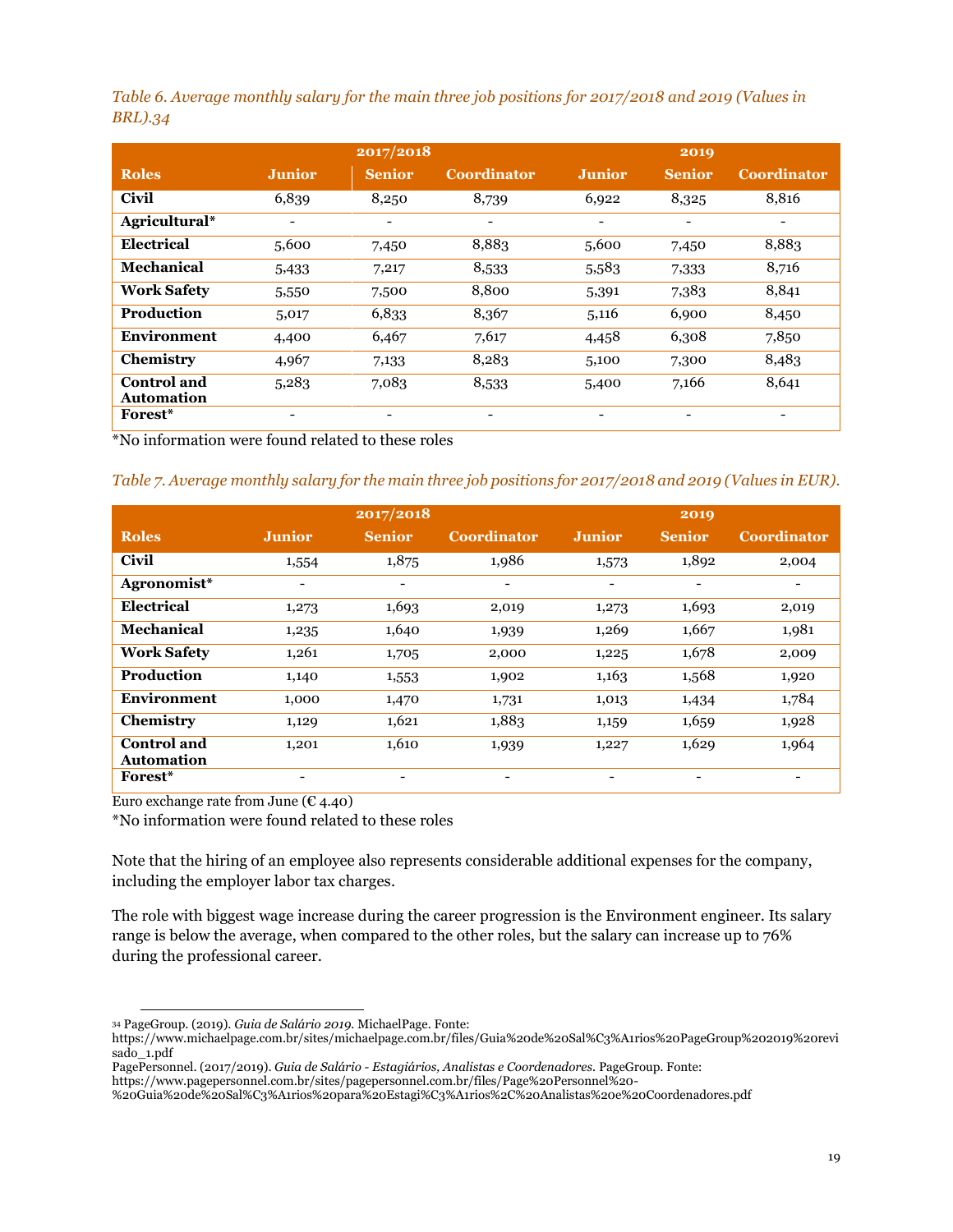As the salary change for job positions, it also chances according to the age group. These two group of data are probably connected: the older the professional becomes, the more he develops his seniority and his salary increases. Chart 13 presents the salary evolution by the age group rise in the last 7 months (up to April 2019) of professional hiring.



Values presented in Euros. Exchange rate from June ( $\mathfrak{C}$  4.40) *Chart 13. Salary range, for the last 7 months, by age group.35*

### *3.6. Engineering specialist conclusions*

After a period of slowdown in the economy and a noticeable decrease in jobs in all sectors, the market confidence index has gradually increased. Specialists estimated that the demand in 2018 for engineers was 30-35% higher than in 2017 so it clearly indicates a general shortage in the appropriately skilled engineers to satisfy the local demand, thus driving up the salary levels.

In Brazil, there are over 926 thousand engineers in Brazil. Similar to IT professionals, most engineering jobs are concentrated in the Brazilian Southeast region. Average salary cost including all employment taxes varies quite a lot, ranging around 1,600 to 2,400EUR per month.

 <sup>35</sup> Salário. (Abril de 2019). *Engenheiros – Cargos e salários das engenharias no Brasil*. Fonte: Salário: https://www.salario.com.br/estatisticas/engenheiros-cargos-e-salarios-da-engenharia/*.*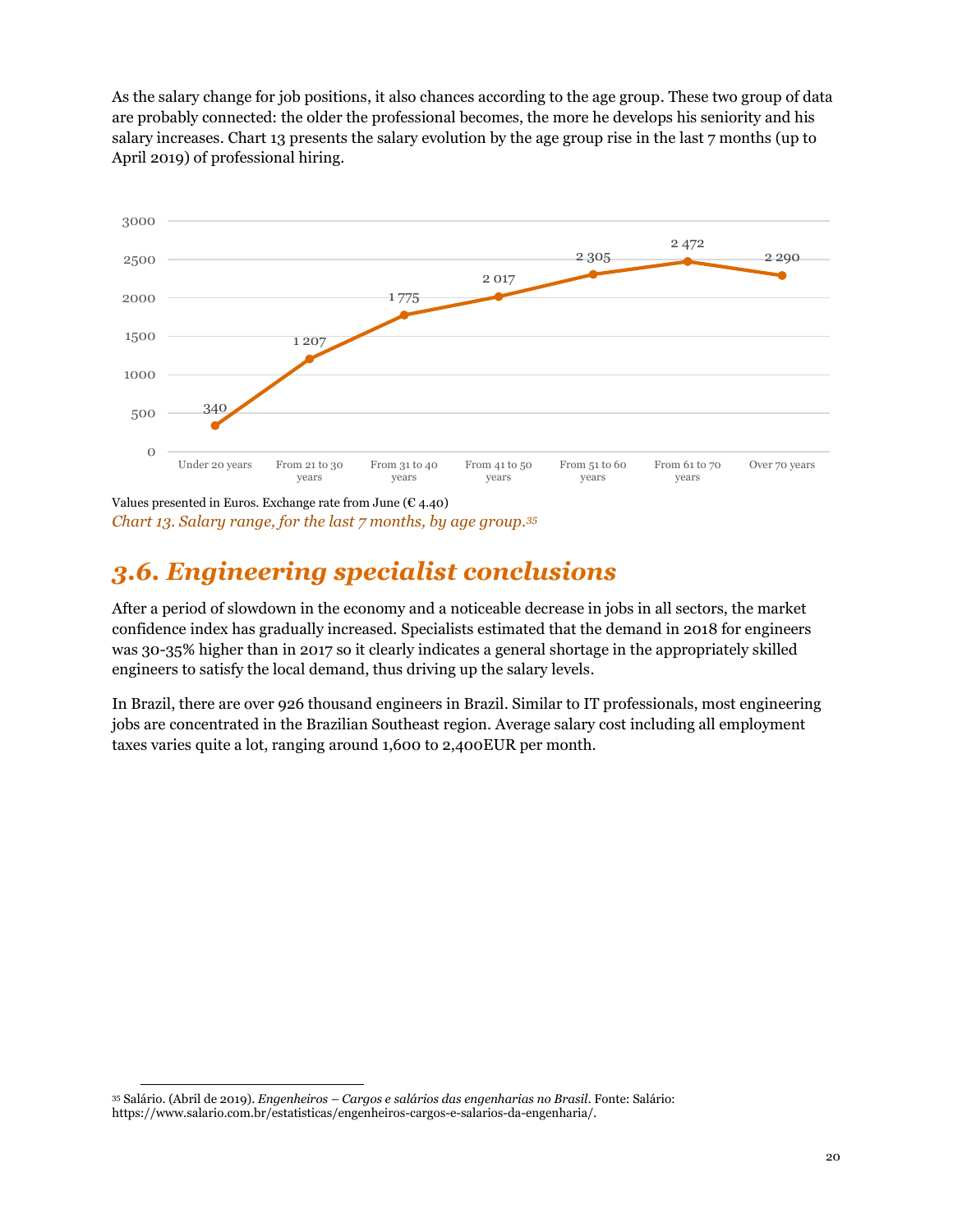# *4. Job market platforms*

As job market platforms for IT market and engineering market are similar, we present here all possible sources in combined.

According to a recent survey made by IBOPE Conecta<sup>36</sup> 77% of Brazilians have tried, at least once, to find a job on the internet. The search during navigation is more common (68%) among the youngest population, in the range of 16 and 34 years.

As in other countries, also career fairs, LinkedIn/social media, friends' recommendations, direct recruiting and other well-known methods play role in job/workforce search process.

Below are listed most common websites/apps used for professionals and recruiters in job/workforce search process:

- LinkedIn most canditates use LinkedIn and networking to find a suitable and interesting job.
- Apinfo used by IT professionals and recruiters, good source also for market overview.
- Vulpi this app helps to find perfect match between the candidate and the company, aiming at the affinities of profiles of each one and thus finding the perfect combination between employer and candidate.
- Resume assistant this site makes a connection between the candidate and what companies are looking for. To reach the ideal candidate they carry out online selection tests.
- Sine tool used and managed by the Ministry of Labor, intermediates the workforce and companies.
- Catho an online platform where the candidate searches for vacancies according to his/her profile. This platform has promotional values for candidates who want to promote themselves (paid version). There is also the possibility of free trial version to be used for seven days.
- Infojobs this is another platform similar to Catho, where there is the possibility of registering your online CV free of charge. In the free version of the platform, you have the possibility to compete for some vacancies. However, to access the best opportunities of the platform, you have to use paid version with monthly payment plan.
- Maturijobs pioneer in Brazil. This is a platform that connects companies with more mature professionals – people who generally have difficulties in competing with the younger workforce in the labor market.

 <sup>36</sup> https://economia.ig.com.br/carreiras/2018-10-16/brasileiros-procuram-emprego-na-internet.html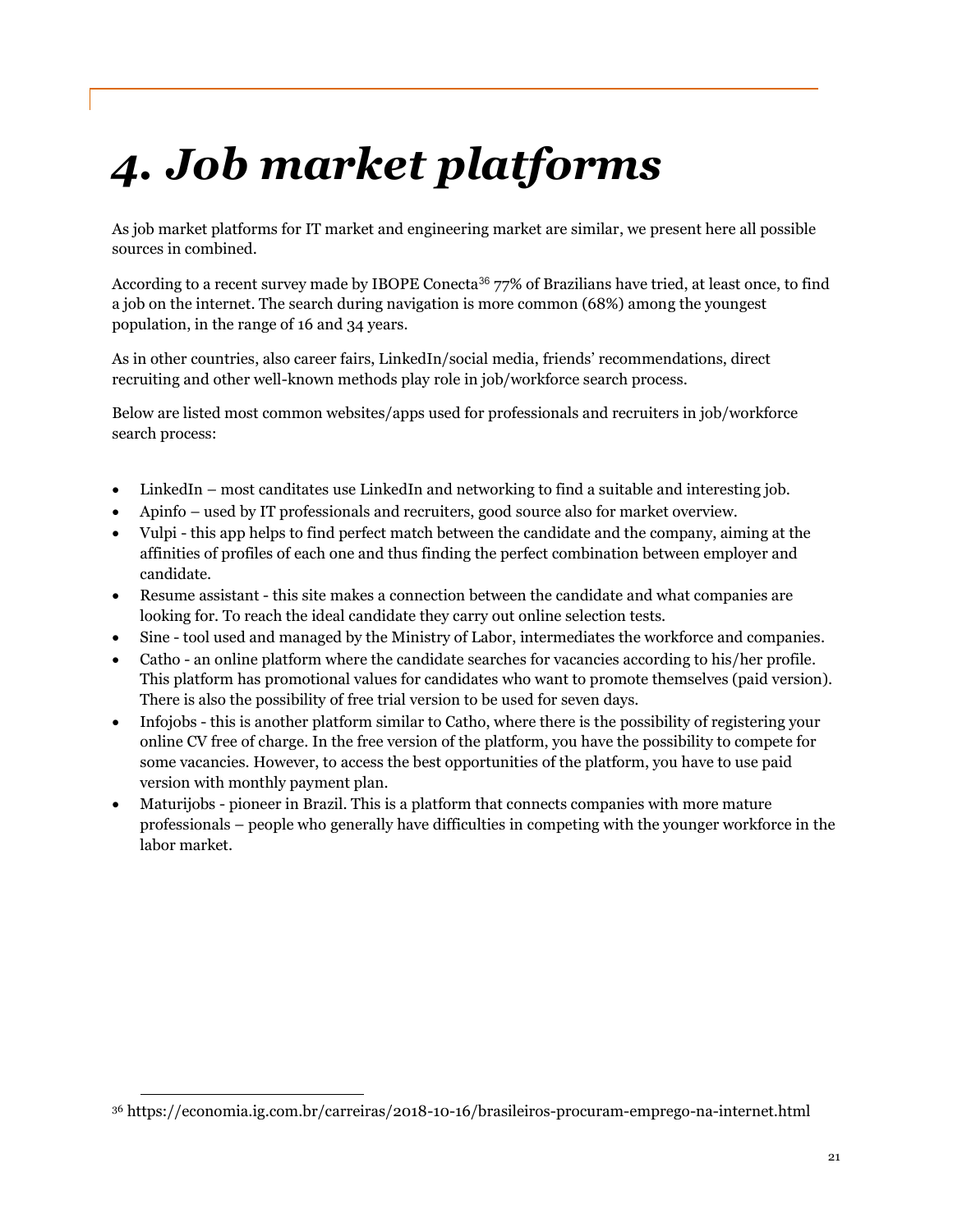## *5. Benefits*

As also mentioned in the IT Market section of the report, companies in Brazil offer various types of benefits to employees. However, it should be understood, that many of them are treated as normality and not as extra benefits. For example, basic costs that are considered as part of hiring are 13th salary, vacation, FGTS (Employee's Severance Guarantee Fund), transportation vouchers, INSS (Social security). These are the basic benefits, but some companies bear other expenses such as medical insurance, food or meal allowance, payment of overtime or additional night expenses.

According to the current Brazilian legislation, every employee is entitled to 30 days' of paid vacation at each 12 months of work (the so-called "earned vacation time"). The employee's vacation is paid and additionally to the remuneration for the vacation period, an allowance equivalent to 1/3 of the vacation pay is also entitled to employee. At the end of the earned vacation time (12 months), employer must grant vacation within the 12-month period following the date the employee earned vacation (called grant period). It is important to understand, that employee has option to reduce the number of days used for vacation and is entitled to cash payment instead.

The FGTS ("Fundo de Garantia do Tempo de Serviço") is a scheme that has existed under Brazilian law since 1966 and aims to create "personal reserve savings" for employees. It generates substantial funds that are used to finance programs related to low-income housing, encourage urbanization projects, and develop infrastructure. It is an employee right and an employer obligation, not regarded as extra benefit.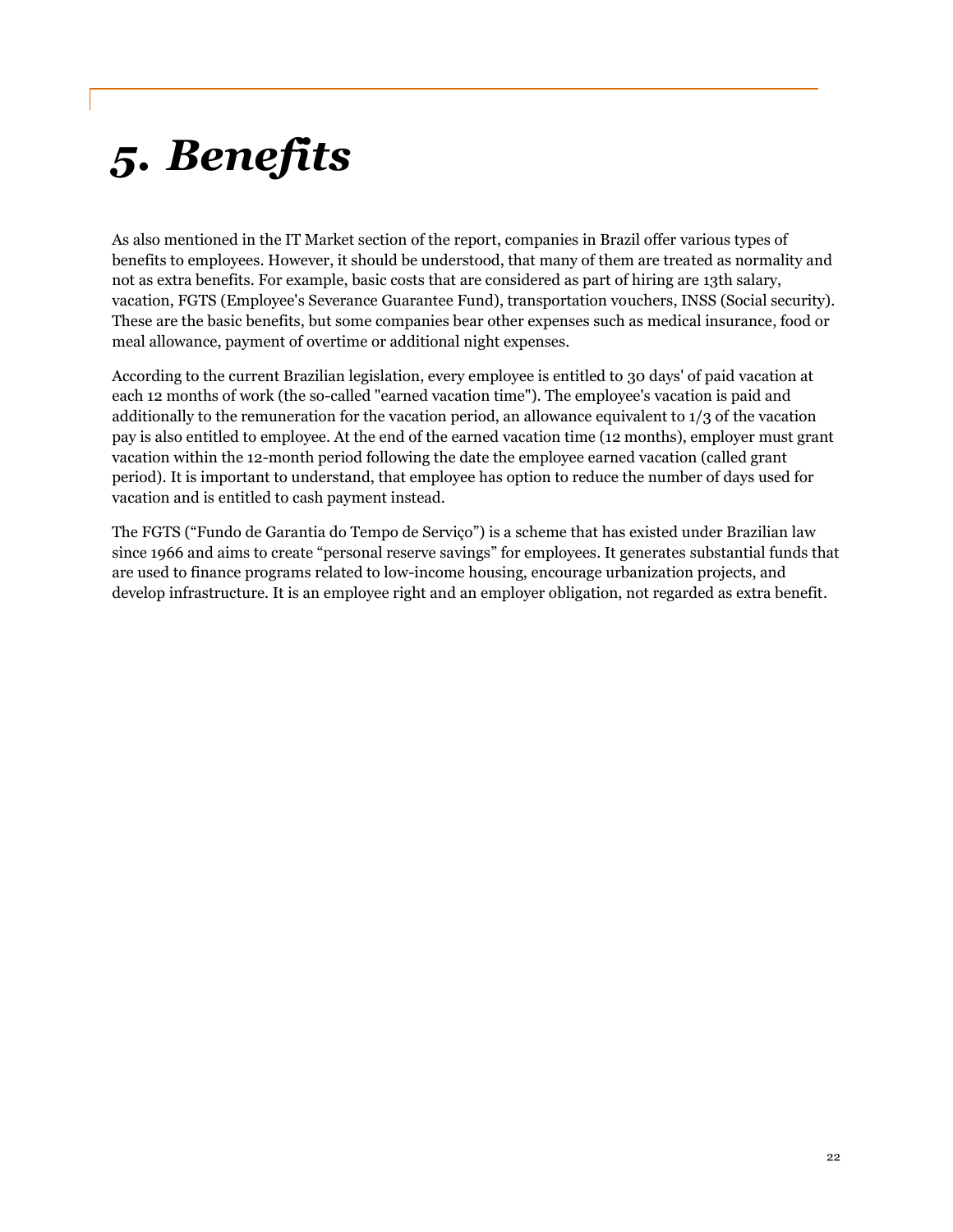## *References*

APinfo. (2018). *Pesquisa : Salários e mercado de TI*. Retrieved Jun 2019, from APinfo: https://www.apinfo2.com/apinfo/inc/resultados\_pesquisas.cfm

- CONFEA Conselho Federal de Engenharia e Agronomia. (2019, June 06). Estatísticas do Sistema Confea/Crea. Brasília, DF, Brazil. Retrieved June 06, 2019, from http://www.confea.org.br/estatisticas
- IBGE Instituto Brasileiro de Geografia e Estatística. (2017). Retrieved from https://www.ibge.gov.br/pt/inicio.html
- Ministério da Economia. (2018). *RAIS - Relação Anual de Informações Sociais*. (Ministério da Economia/ Secretaria Especial de Previdência e Trabalho ) Retrieved 06 2019, from http://www.rais.gov.br/sitio/index.jsf
- Moreno, A. C. (2017, September). *Porcentagem de mulheres nas faculdades de engenharia civil cresce mais que nº de engenheiras no mercado.* Retrieved June 2019, from G1 - Educação - Guia de carreira : https://g1.globo.com/educacao/guia-de-carreiras/noticia/porcentagem-de-mulheresnas-faculdades-de-engenharia-civil-cresce-mais-que-n-de-engenheiras-no-mercado.ghtml
- Neto, R. R. (2018, January). *Engenharia e o mercado de trabalho.* Retrieved from buildin Construção & Informação: Federal Council of Engineering and Agronomy
- PageGroup. (2019). *Guia de Salário 2019.* MichaelPage. Retrieved from https://www.michaelpage.com.br/sites/michaelpage.com.br/files/Guia%20de%20Sal%C3%A1rios %20PageGroup%202019%20revisado\_1.pdf
- PagePersonnel. (2017/2019). *Guia de Salário - Estagiários, Analistas e Coordenadores.* PageGroup. Retrieved from

https://www.pagepersonnel.com.br/sites/pagepersonnel.com.br/files/Page%20Personnel%20- %20Guia%20de%20Sal%C3%A1rios%20para%20Estagi%C3%A1rios%2C%20Analistas%20e%20C oordenadores.pdf

- Salário. (2019, Abril). *Engenheiros – Cargos e salários das engenharias no Brasil*. Retrieved from Salário: https://www.salario.com.br/estatisticas/engenheiros-cargos-e-salarios-da-engenharia/
- Seleção Engenharia. (2018, December 18). *Tendências do mercado de trabalho para Engenharia em 2019.* Retrieved June 2019, from Seleção Engenharia - Divulgando conhecimento e informação: https://selecaoengenharia.com.br/blog/tendencias-do-mercado-de-trabalho-para-engenharia-em-2019/
- Softex Associação para Promoção da Excelência do Software Brasileiro. (2019). *MULHERES NA TI: Atuação da mulher no mercado de trabalho formal brasileiro em tecnologia da informação.* Ministério da Ciência, Tecnologia, Inovações e Comunicações - MCTIC. Retrieved from http://ftp.softex.br/Inteligencia/mulheres\_na\_ti/mulheres\_na\_ti.pdf
- Softex Associação para Promoção da Excelência do Software Brasileiro. (2019). *Persona TI - Caracterização do Profissional de TI e evolução de suas principais especificidades nos últimos 10 anos.* Softex – Associação para Promoção da Excelência do Software Brasileiro. Softex. Retrieved from https://softex.br/download/persona-ti/